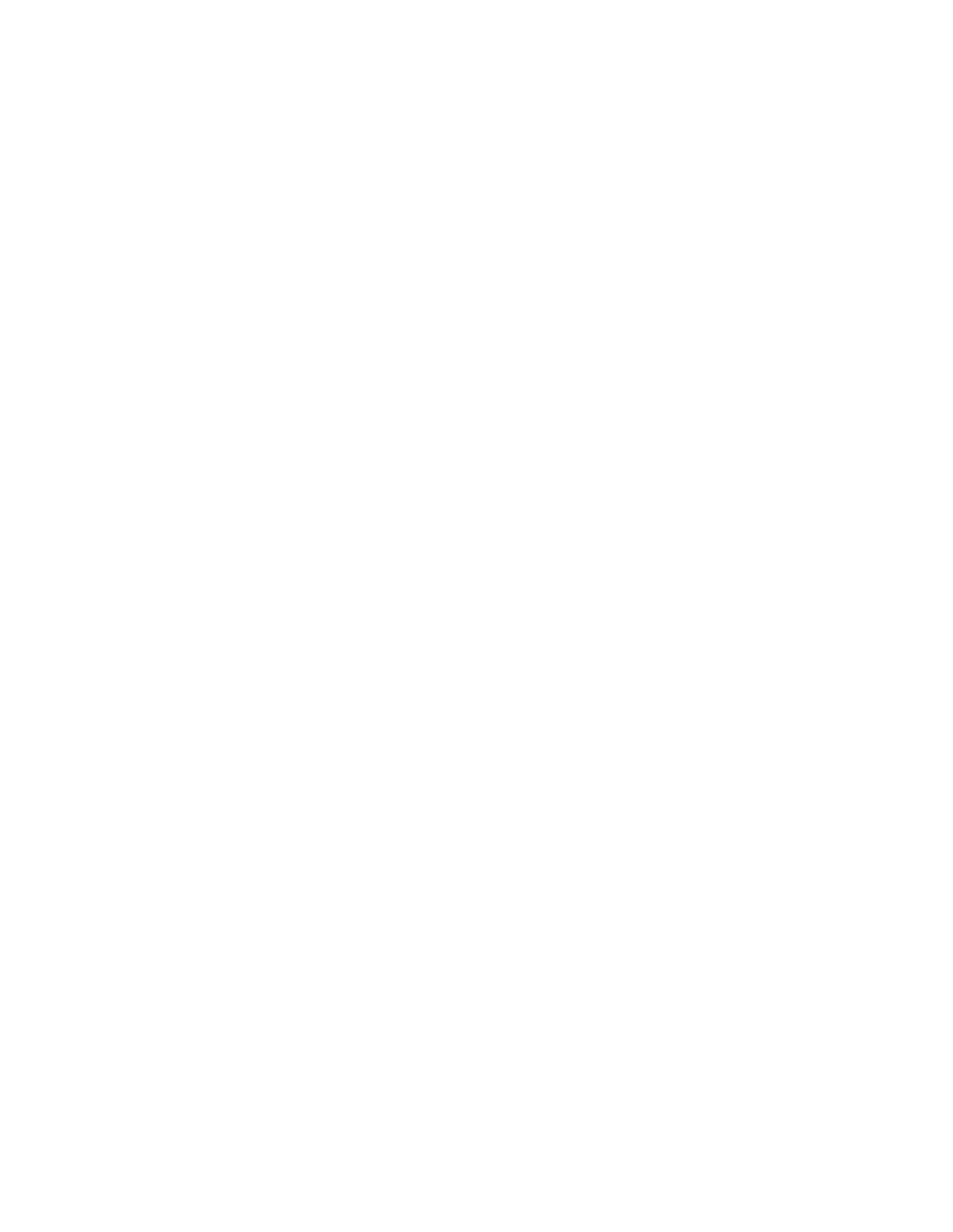#### **Human Resource Management in Agricultural Cooperatives**

Phil Kenkel Zachary Crossan

#### **Introduction**

One of the greatest challenges facing agricultural cooperatives is to attract and retain talent at all levels of the firm. In a national survey of cooperative CEOs and board members, 95% of the respondents ranked human resource management (HRM) as an extremely important or very important issue (Kenkel and Park, 2011). Cooperative employees are the most frequent point of contact between the firm and the member-owners. As agricultural production has become more dependent on information and technology, human resources plays an increasing role in meeting the needs of the cooperative members. Despite the importance of HRM to the success of agricultural cooperatives, very little research has been conducted on this topic.

Agricultural cooperatives often face different human resource challenges relative to other firms. While agricultural cooperatives have been rapidly consolidating, many are still relatively small firms. Even larger cooperatives often operate across a network of branch locations and have relatively few employees at any one location. Firms with small workforces often have less formal communication systems and less structured work environments. Managers of smaller firms also tend to identify recruiting, screening, and hiring employees as the most important HRM challenge, while managers of larger firms are more likely to identify salary adjustment and developing employees as their major challenges (Ng and Maki, 1993).

Most agricultural cooperatives are also located in small rural communities. Research has shown that it is more difficult to recruit and retain employees in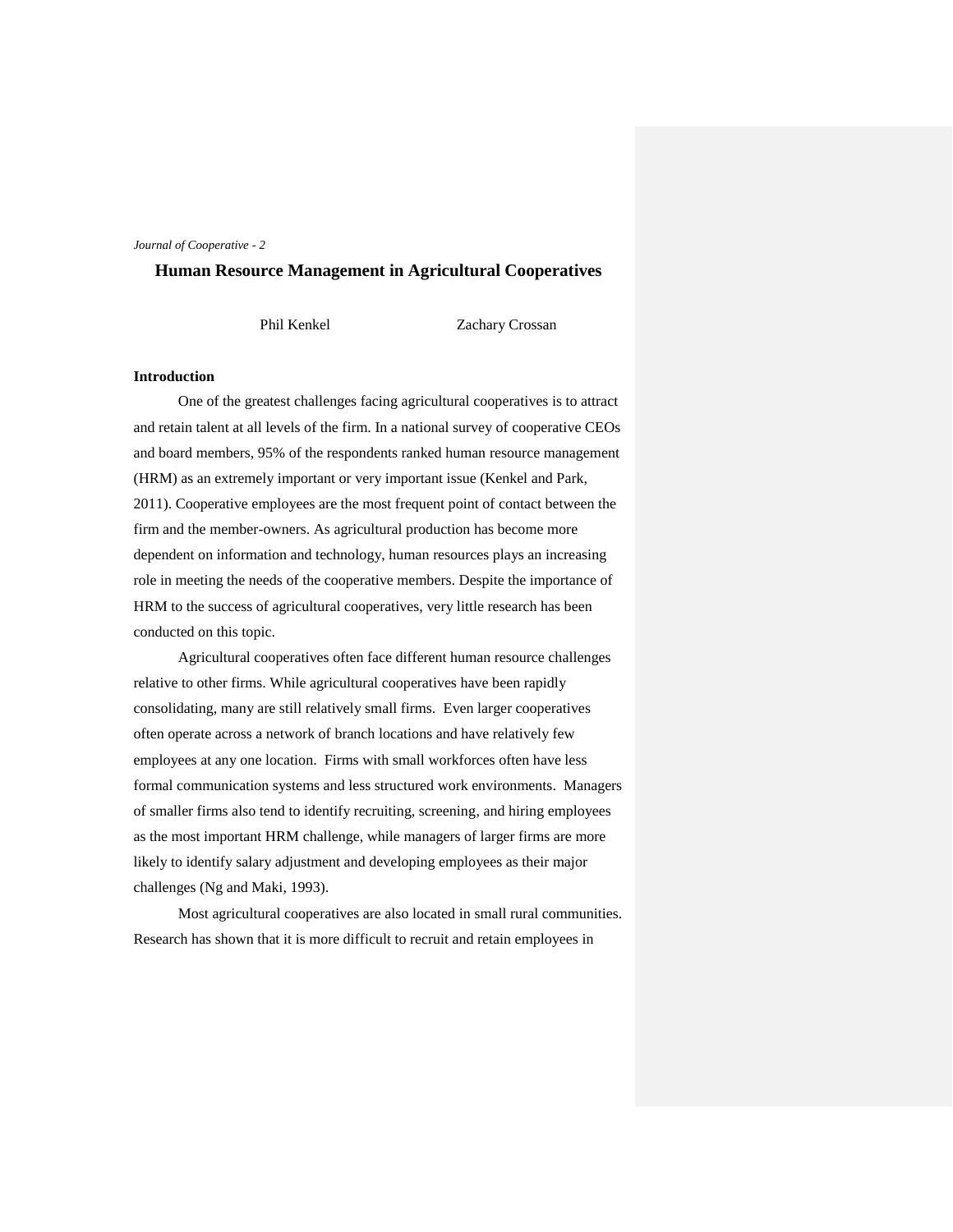rural labor markets (Hoyos and Green, 2011). The cooperative business structure could also affect human resource challenges. Profitability is not the sole measure of cooperative success because the user-owners also benefit from access to services and the transaction prices. This structure makes it more difficult to design performance based compensation systems. Equity in a cooperative is also not publicly traded, which eliminates the possibility of including stock ownership or stock options in the compensation system. Finally, many cooperative CEOs and mid-level managers have an operational background, which could affect their interest in and use of HRM practices.

In order to provide some insight into HRM issues and practices in agricultural cooperatives, on-site surveys were conducted with the CEOs of 25 grain marketing and farm supply cooperatives in Oklahoma. While this is a small survey population, the research provides a first insight into human resource issues in agricultural cooperatives, and it serves as a foundation for larger scale research. In addition to firm demographics, the survey elicited information on communication practices, recruiting, training and development, and compensation.

#### **Background and Previous Research**

HRM is concerned with the management of the human capital of an organization with a focus on maximizing employee productivity. HRM includes the processes of recruiting, screening and hiring, employee relations, training and development, performance appraisal, and the design and administration of compensation and benefit systems. HRM can also have a strategic focus in planning for future human resource needs, re-engineering organizational processes, reducing employee turnover, and retaining the talent and knowledge needed to compete in their respective industries. HRM also includes the processes of ensuring compliance with employment and labor laws and regulations. HRM involves not only specific processes but also the more general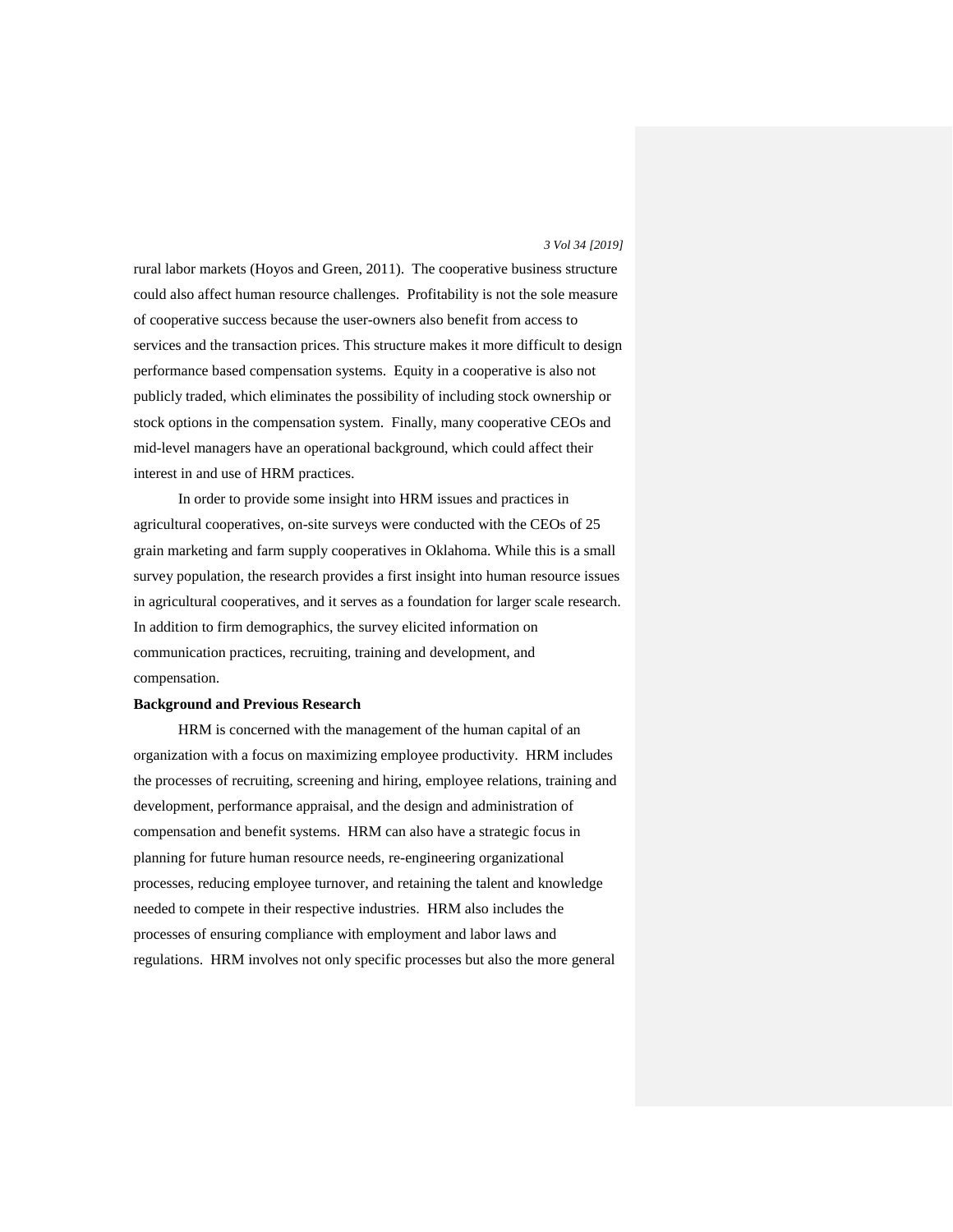goals of increasing employee engagement and motivation and building commitment and loyalty to the organization.

Given the breath of HRM, it is not surprising that a great deal of research has been conducted on the subject. There is wide consensus that HRM issues and practices vary both across industries and relative to the size of the firm. Therefore, it is useful to focus on previous research relating to small businesses and agribusinesses.

Various researchers have attempted to prioritize HRM issues. Hornsby and Kuratko (2003) surveyed 247 small businesses in a five state area in the central U.S. Compensation levels were ranked as the most important issue followed by availability of quality workers, benefits, government regulation, and training. Heneman, Tansky, and Camp (2000) examined HRM issues in small and medium size enterprises based on focus group interviews involving 173 CEOs. The most frequently mentioned issues were retention, special pay programs, compensation, and training. Rutherford, Buller, and McMullen (2003) investigated whether HRM problems varied over the lifecycle of small to medium sized firms. They found that recruiting was the major HRM problem in low growth firms, while moderate growth firms considered compensation to be their major HRM issue. High growth firms indicated that training was their most important HRM problem.

More specific to cooperatives, Boland, Hogeland, and Mckee (2011) examined current issues in strategy for agricultural cooperatives. Nearly 70% of the expert panel they surveyed indicated that attracting and maintaining quality human resources was an extremely important issue for agricultural cooperatives. Other human resource issues such as the succession of management and key personnel and aligning the incentives of managers and employees with member interest also received high rates of importance. Almost 90% of the experts listed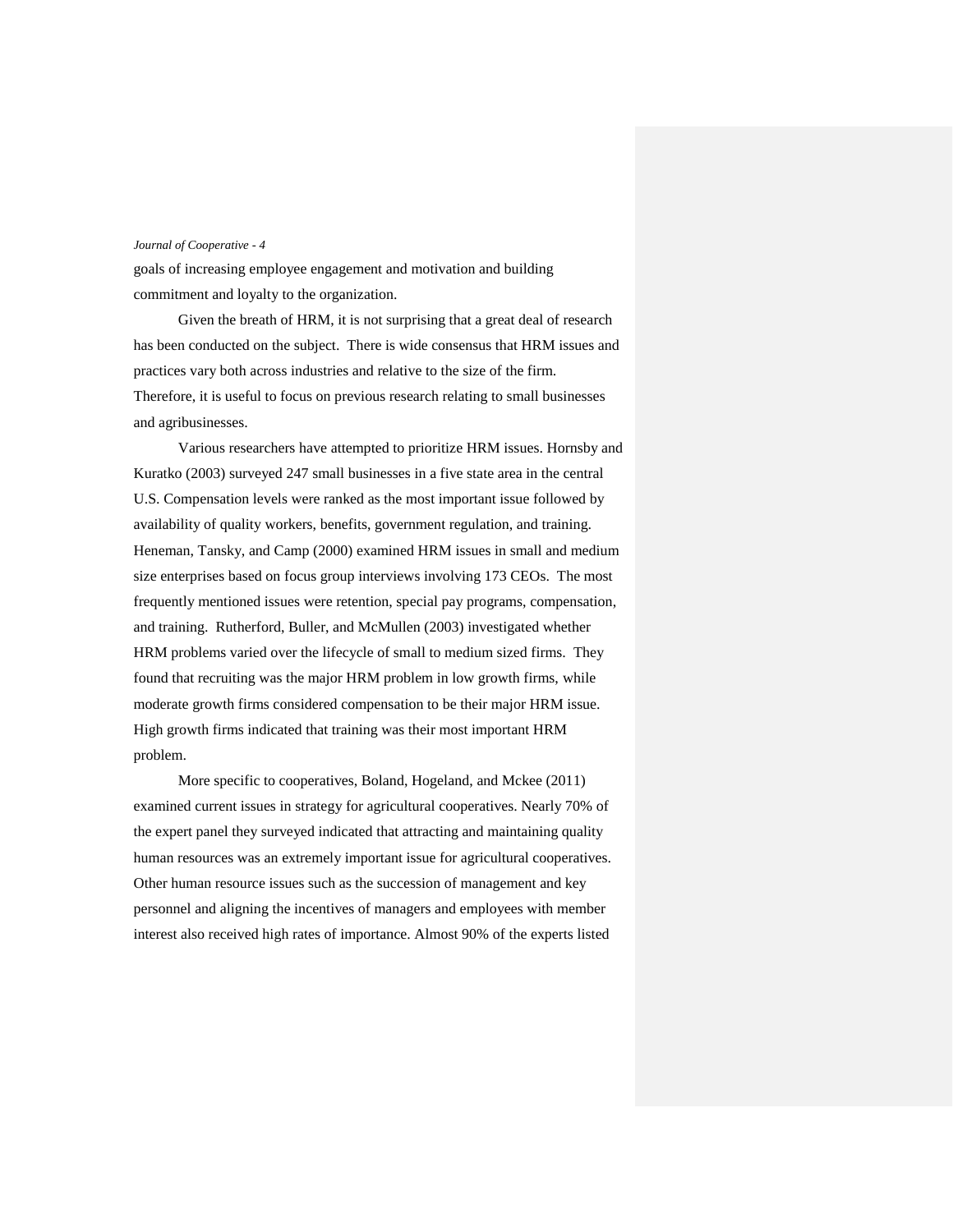"developing employee capacity" as an "extremely important" or "very important" issue.

Davis (2004) identified opportunities for HRM in the cooperative and mutual sectors based on seven years of fieldwork including interviews and HRM audits. He concludes that cooperatives were lagging behind other sectors in their application of personnel administration systems He also suggests that cooperatives need to place greater emphasis on HRM systems if they wish to remain competitive. He identifies management recruitment and selection as a particularly important challenge.

Other studies have examined specific HRM practices in small businesses and agribusinesses. In their survey, Hornsby and Kuratko (2003) found that within the smallest firm size category (0 to 50 employees), the most common recruitment method was employee referrals, followed by walk-ins and newspaper advertisements. Eighty-eight percent of the firms used a formal application form when evaluating potential employees while 90% checked references, 25% used psychological tests, and 25% employed aptitude tests. Eighteen percent of the firms had a formal performance appraisal system linked with compensation while 34% based raises on seniority. A bonus system was in place in 48% of the firms while 17% specifically described a profit sharing system. Almost all of the responding firms (96%) used on the job training, while 79% indicated they had a coaching system in place. Off-site training was used by 50% of the firms, and 24% had an apprentice system.

Kotey and Slade (2005) examined formal HRM practices through a survey of 1,330 small business firms in Queensland Australia. Similar to the Hornsby and Kuratko study, employee referrals was the most common recruiting method, used by 56% of the responding firms followed by newspaper advertisements at 46%. Screening practices were similar to the previously cited study with 67% using a formal application, 45% verifying previous employment, and 24% checking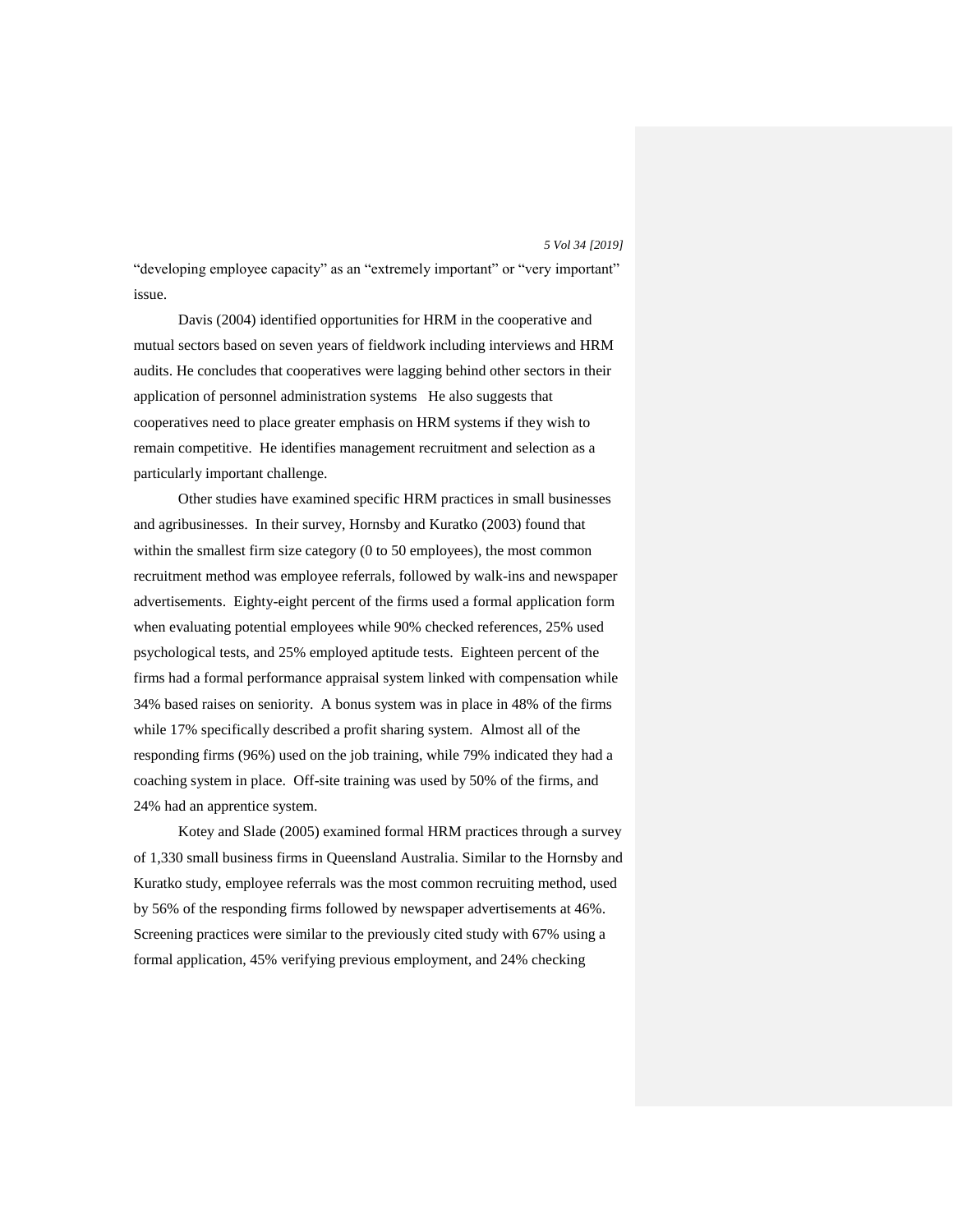additional references. While Hornsby and Kuratko found only 18% of the firms used a formal performance appraisal system, Kotey and Slade found that 79% of their small business respondents formally appraised performance. These results may reflect a general trend of an increased adoption of performance appraisal systems. Similar to the Hornsby and Kuraiko findings, on the job training was very prevalent and used by 80% of the firms. Forty three percent of the respondents used job rotation, and 38% utilized off-site training. Their results also indicated that the variety of recruiting methods, formal training programs, and new employee on-boarding programs, plus the use of performance appraisals increased with the size of the firms.

HRM research in agribusiness firms is more limited. AgCarreers.com conducts an annual review of HRM practices in agribusinesses. The 2016 report was based on a survey of 94 agribusiness companies. Eighteen percent of the participating firms were cooperatives. Employee referrals were indicated to be the most effective recruiting method, used by 77% of the respondents. Other methods were the use of social media sites at 64%, corporate websites at 59%, and college and university recruiting at 56%. Sixty nine percent of the respondents had on-site training as part of the on-boarding process while 66% used cross training, and 48% had formal on-the-job mentoring or coaching. Over 90% of the respondents conducted performance appraisals while 77% reported a bonus system in place.

Past research on HRM practices and issues in small businesses highlights some areas of investigation for agricultural cooperatives. Recruiting, compensation, and retention appear to be the most critical HRM challenges in small businesses. Other small businesses appear to place emphasis on employee referrals as a recruiting strategy. It is useful to investigate whether agricultural cooperatives, which are often located in small communities with a smaller labor pool, take a similar approach. Previous research also seems to suggest a transition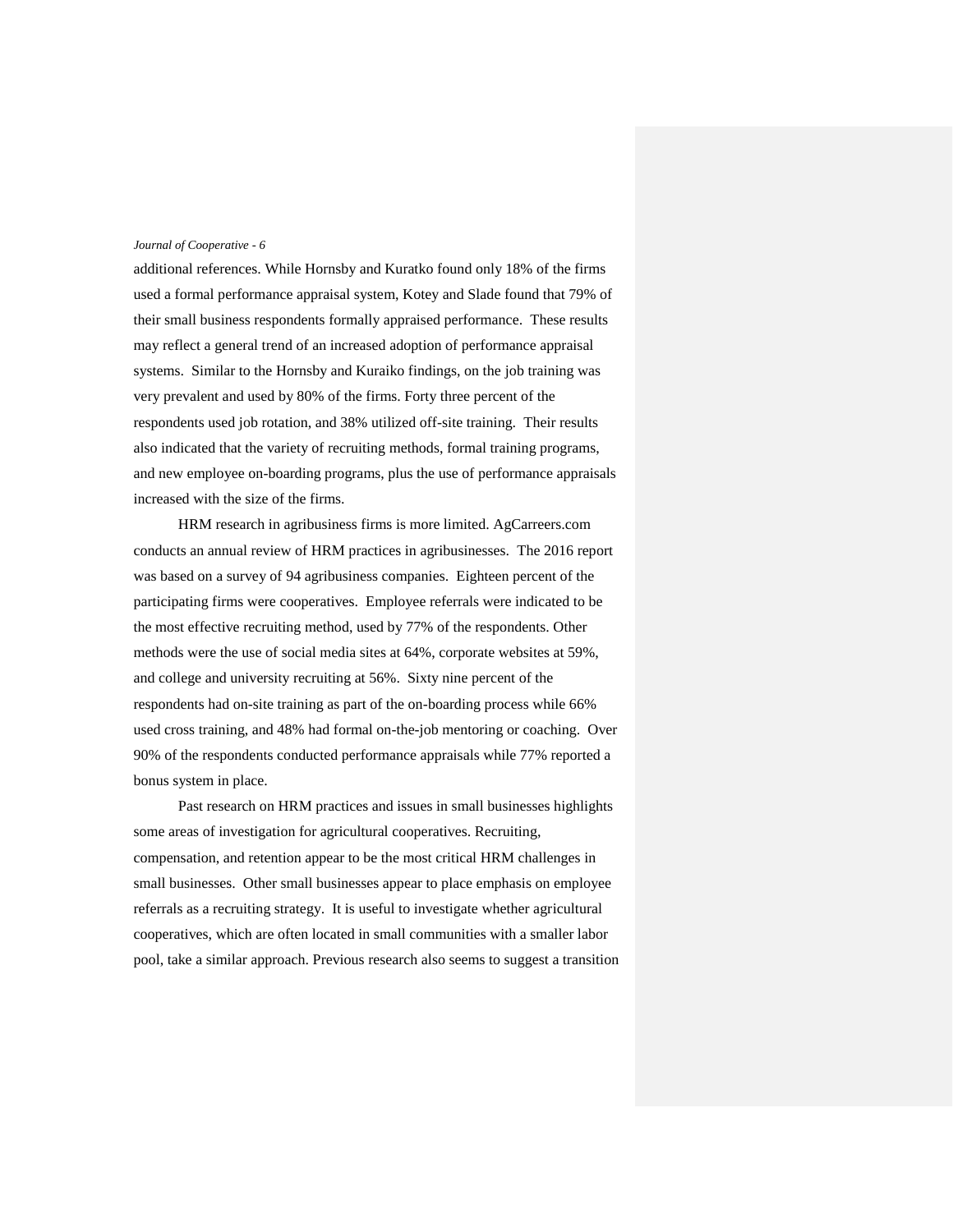from informal HRM practices to more formal systems as the size and growth rate of the firm increases. It is of interest to determine the degree of adoption of formal screening practices, formal appraisal performance appraisal systems, and bonus systems in agricultural cooperative. Baseline information on those and other HRM practices in agricultural cooperatives can help identify opportunities for follow up research.

#### **Data and Methods**

A 115 question survey was administered to the CEOs of all 38 commodity marketing and farm supply cooperatives in Oklahoma during the summer of 2017. The survey-elicited information about the cooperative's size and organizational structure, and practices involving recruiting, hiring, on boarding, training, development, performance appraisal, and compensation and benefits. The CEOs were also asked to rank their major HRM issues and respond to questions involving employee motivation, discipline, promotion practices, and interest in various educational programs. Each section of the survey contained open-ended questions, which facilitated further dialog with the CEO.

#### **Cooperative Organizational Structures**

On average, the Oklahoma agricultural cooperatives had 25 full-time employees, with the responses ranging from 4 to 92 (Table 1). The cooperatives also had an average of 2 part time employees and 10 additional seasonal employees. Approximately 25% of the full-time workforce was on salary with the remainder paid hourly. The most common organizational structure, used by 61% of the cooperatives was a combination of geographic location and functional departments. Typically, the cooperative had a location manager at each branch, but the agronomy or grain functions were centralized within the headquarters' location.

**Commented [RJ1]:** Should these number be rounded up or down. Shouldn't they be the actual numbers shown in the tables to be more accurate?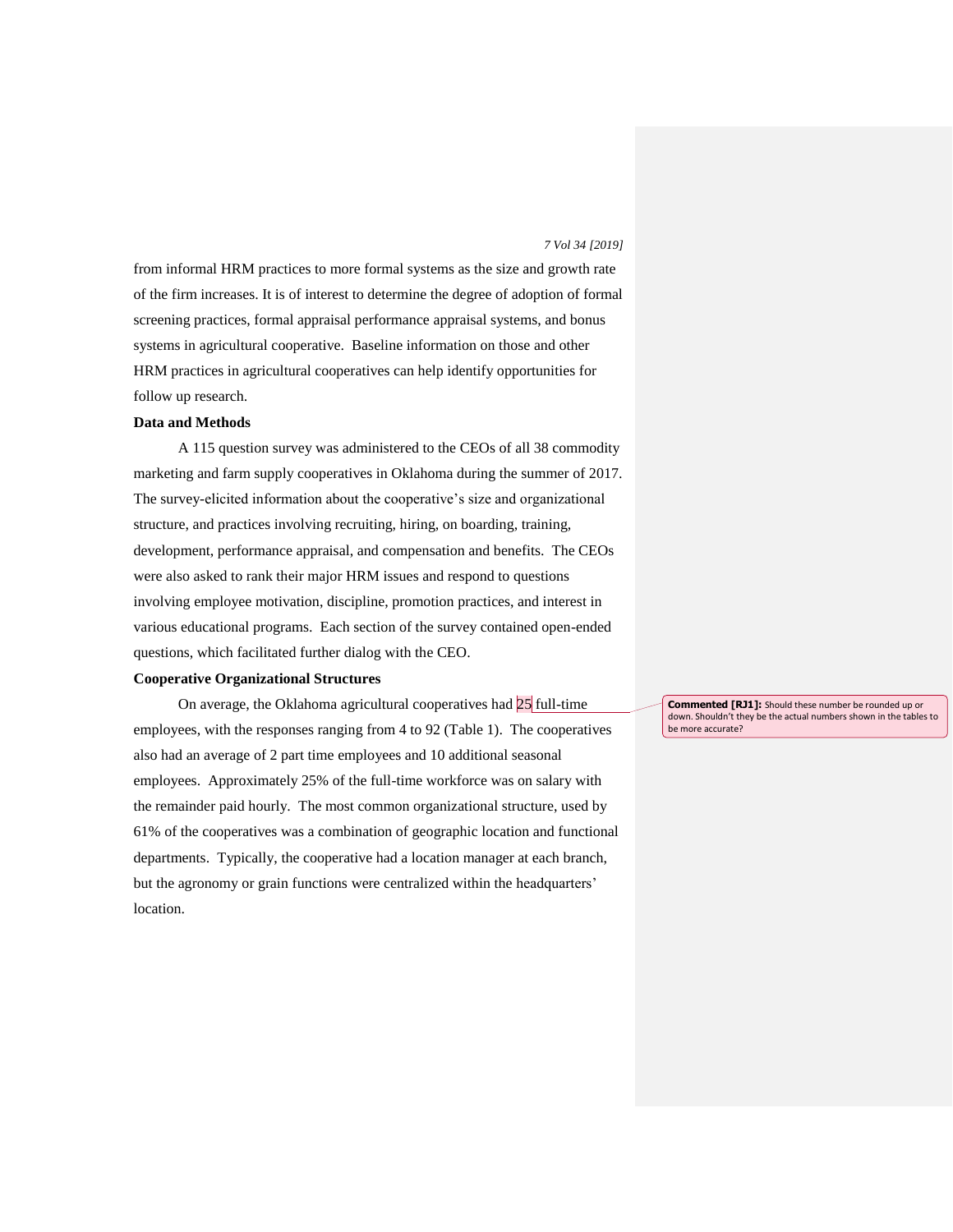#### **Employee Communications**

The most common communication method to provide information to employees was to use regular staff meetings, practiced by 86% of the cooperatives (Table 2). Most of the cooperatives had weekly manager/employee meetings within a location and met with branch location employees on a biweekly or monthly basis. The second most common communication method was group texts, used by 61% of the firms, while 57% used group emails. None of the cooperatives reported that they had a specific newsletter for employees or used a bulletin board for information delivery. In a separate question, the managers reported that, on average, 88% of the employees had regular access to email or computer based communications.

In order to get a sense of the two-way nature of communication, the CEOs were asked when they received suggestions from employees (Table 3). The most frequent conduit for suggestions was during informal one-on-one discussions. Managers also received suggestions during team or department meetings and during performance appraisals. Only a minority of the mangers used a physical or virtual suggestion box. The cooperative managers surveyed clearly preferred informal channels for communications with employees.

#### **Recruiting**

The cooperative managers considered referrals from existing employees as the most effective recruiting method followed by social media (Table 4). Use of the company web site was reported to be the least effective recruiting tool. While the majority of managers had used newspaper and magazine ads for recruiting, only 32% reported it as effective. The majority of managers had never tried recruiting on their company website or other websites. Half of the managers had used social media for recruiting. Similar to small business managers, cooperative managers appear to concentrate on informal recruiting methods. However, the use of social media does suggest that they are exploring new methods.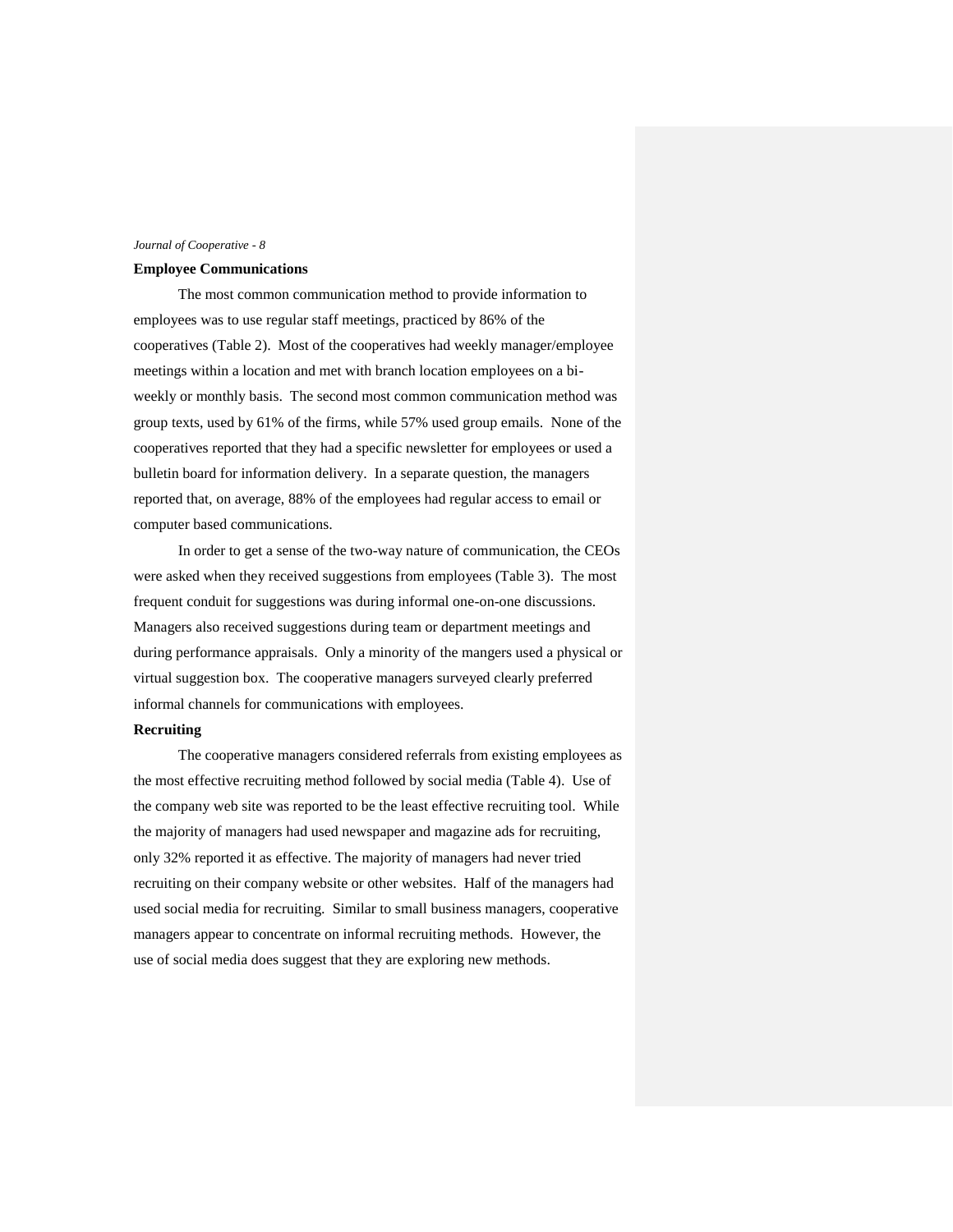# **Screening and Hiring**

A high percentage of the managers used a written application form and asked for a resume and references when screening a job applicant (Table 5). Almost three fourths of the managers asked applicants to take a drug and alcohol test, and 65% examined skills and training certificates. Managers generally indicated that both of those steps were dependent on whether the job required a commercial driver's license. Slightly over half of the managers did formal background tests. The use of background tests appeared to be somewhat dependent on the size of the rural communities. Managers recruiting from small communities often indicated that they knew the backgrounds of candidates without a formal background check. Only 15% of the managers used a personality test, and none indicated the use of a work sample test. The hiring and screening practices reported by the agricultural cooperative managers appear to be sophisticated.

#### **Recruiting**

The managers were also asked to rank the difficulty in recruiting for various categories of positions (Table 6). Not surprisingly, the managers indicated more difficulty in recruiting for technical and operational positions relative to hourly, entry-level jobs. In general, the difficulty of recruiting appeared to be related to the level of specialized skills required for the position. Many of the respondents indicated that they had not recently recruited for finance, sales, or supervisory positions and could not provide a ranking of recruiting difficulty. In a separate question, the managers reported that, on average, 64% of non-entry jobs had been filled from within in recent years. That promote-fromwithin policy likely explains the lack of experience in recruiting mid-level managers and supervisory personnel. Follow up conversations indicated that almost all of the managers perceived finance and accounting positions as the most difficult recruiting challenge, although turnover in those positions was low.

**Commented [RJ2]:** Exactly what does this mean? It doesn't really follow the information in the text,.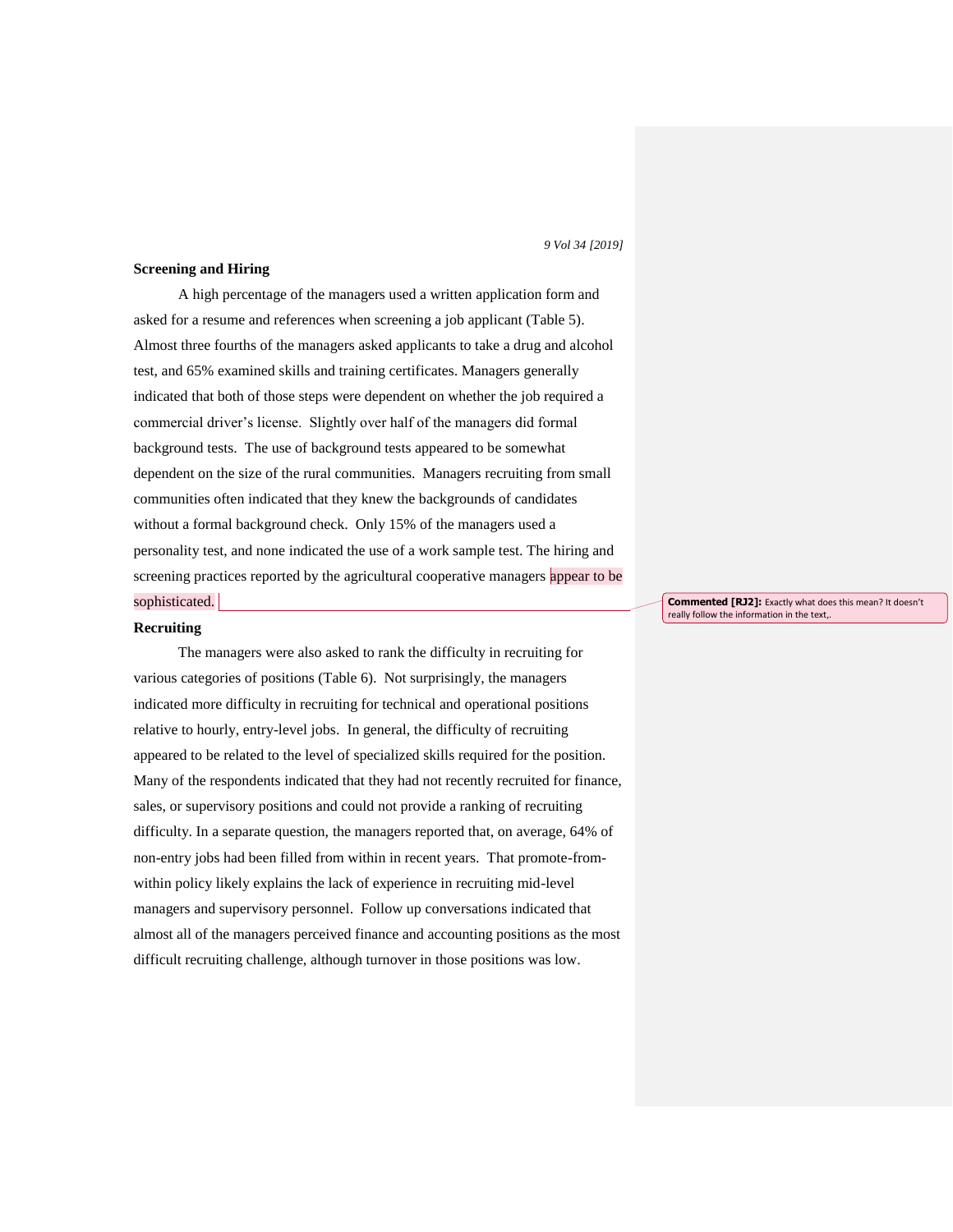#### **Difficulty in Filling Positions**

The managers were also asked to rank the difficulty in recruiting for various categories of positions (Table 6). Not surprisingly, the managers indicated more difficulty in recruiting for technical and operational positions relative to hourly, entry-level jobs. In general, the difficulty of recruiting appeared to be related to the level of specialized skills required for the position. Many of the respondents indicated that they had not recently recruited for finance, sales, or supervisory positions and could not provide a ranking of recruiting difficulty. In a separate question, the managers reported that, on average, 64% of non-entry jobs had been filled from within in recent years. That promote-fromwithin policy likely explains the lack of experience in recruiting mid-level managers and supervisory personnel. Follow up conversations indicated that almost all of the managers perceived finance and accounting positions as the most difficult recruiting challenge, although turnover in those positions was low.

#### **On-Boarding and Orientation**

When on-boarding new employees, almost all of the managers indicated that they reviewed the personnel manual, and 82% indicated that they discussed the organizational chart and chain of command (Table 7). Almost two-thirds of the managers matched the new employee with a mentor. Other on-boarding practices such as discussing the cooperative's mission and strategy or describing the performance appraisal and feedback process were less prevalent. Only 39% of the respondents indicated that they discussed the cooperative's history. However, managers that reviewed the history of their cooperative also indicated that they discussed cooperative principles and the specifics of member benefits. Since "duty to educate" is considered a fundamental cooperative principle, it is interesting to note that only 39% of the mangers included cooperative education in the on-boarding process.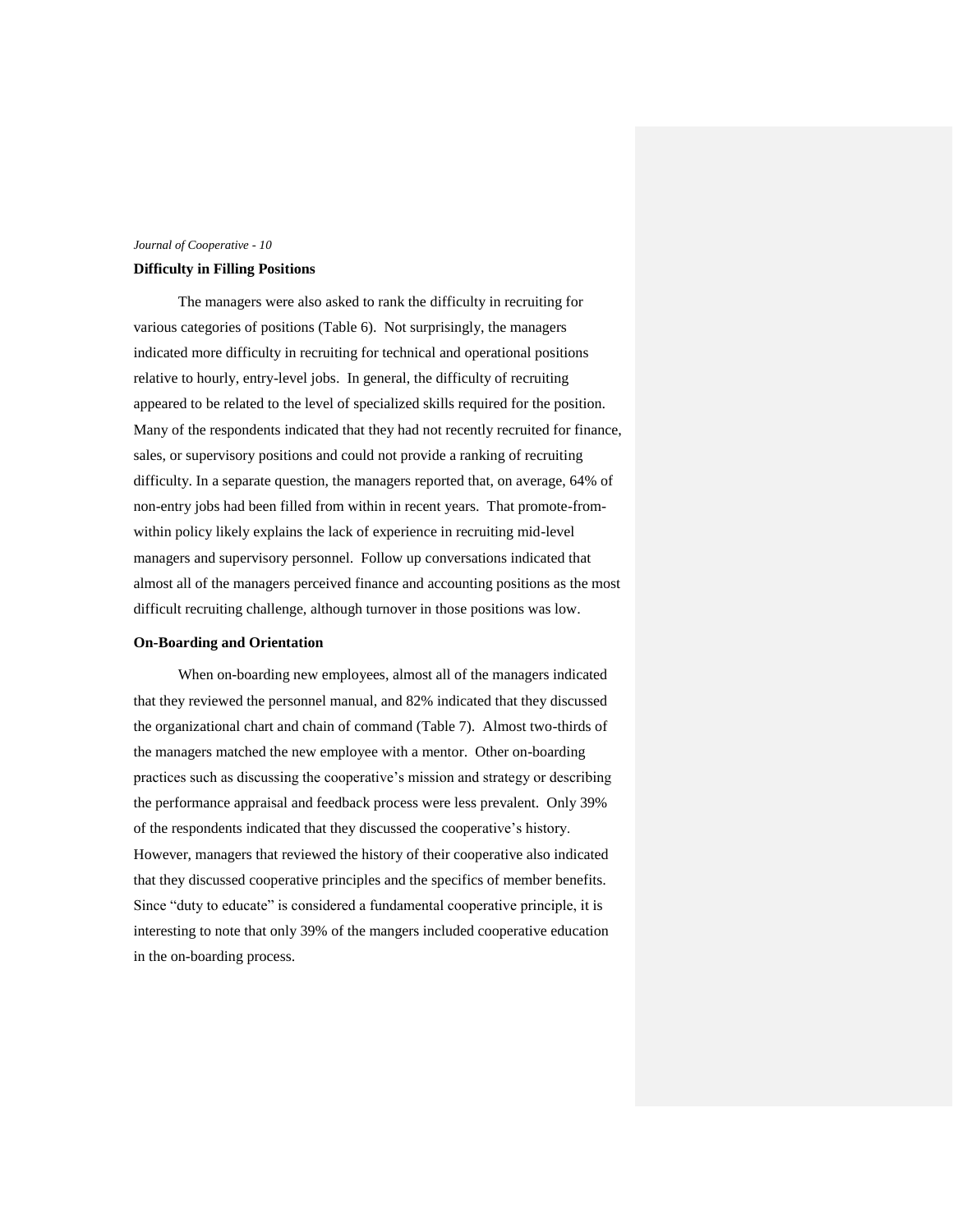#### **Training and Development**

The average number of hours of training received by a typical employee over the last 12 months was 27.4 hours, or a little more than two hours a month (Table 8). Sixty five percent of training occurred on-site. On-the-job training was the most prevalent, used by 96.4% of the managers, followed by job rotation and cross training at 92.9%. Most of the mangers indicated that they used a wide range of training methods, with the least common method, offsite training programs, still used by almost 90% of the cooperatives.

The managers described the topic content of the training programs in which one or more employees had participated during the previous year (Table 9). All of the managers indicated that employees had participated in safety programs. The next most common topic was training on new equipment and/or new products, which were listed by 82% of the managers. Accounting and finance was also listed by 79% of the managers. However, follow up questions revealed that the accounting education was limited to the CFO. Half of the managers listed customer service and time management training, while only 32% indicated that their employees had attended team building/supervisory skill training. None of the managers indicated that employees had attended an educational program focusing on project management.

The managers were also queried as to their rationale for employee training (Table 9). All of the respondents indicated that improving the employees' skills in their present position was a major factor in selecting training opportunities. Regulatory compliance was listed as a major factor by slightly over two thirds of the respondents. Broadening the employee's skill set was indicated as a major rationale for training by over half of the managers, but only 29% listed "preparing the employee for another position in the cooperative" as a rationale for training. Over half of the managers perceived rewarding the employee as a major factor in

**Commented [RJ3]:** Not what the table says.

**Commented [RJ4]:** The next highest is actually "technical skills/product knowledge."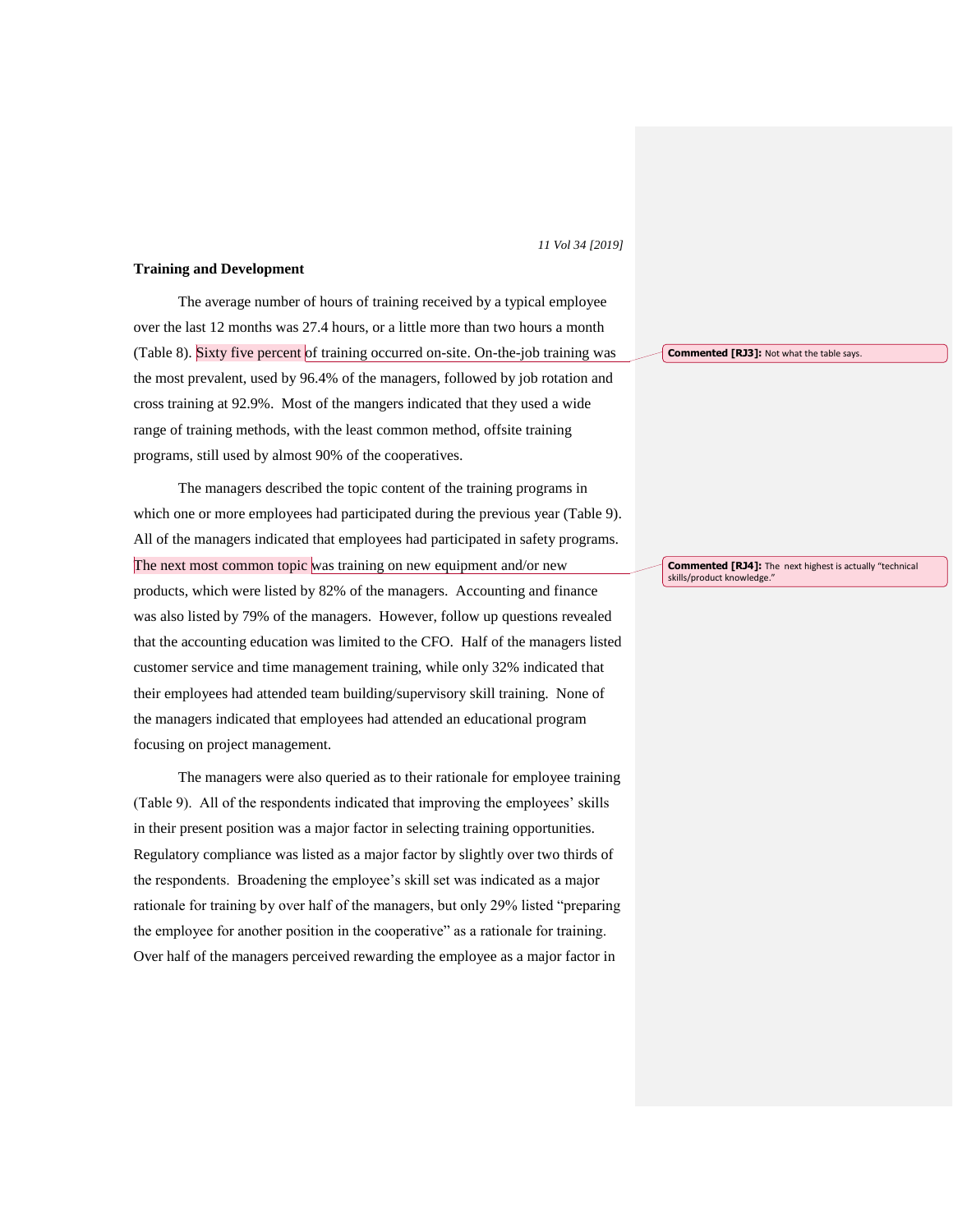training while 18% considered it a minor factor. In general, it appears that the managers are focusing on training from a tactical perspective, as a means of increasing current productivity rather than as a strategy to meet future human resource needs.

In selecting employee educational programs, the responding managers indicated that they considered feedback from participating employees, the program content, and the reputation of the program organizer (Table 10). Other factors such as the program fees, length, location, and other participants appeared to be less important. Follow up discussions revealed that they considered the question in the context of the current training opportunities offered by in-state industry organizations. For example, while only 39% indicated that location was a major factor, many of the managers added the caveat, "as long as employees can travel to and from the training program on the same day". Similar comments indicated that "fees are not a major factor as long as they are reasonable."

#### **Performance Appraisal**

Only 21% of the managers indicated that they implemented a formal performance appraisal system on an annual basis. Among those using performance appraisal systems, the most prevalent rationale for performance appraisal was to increase employee motivation. Secondary motives were identifying development and training needs and human resource planning and determining rewards and compensation.

Thirty six percent of the responding managers considered their compensation and benefits to be average, while 61% ranked their cooperative's compensation and benefits as below average (Table 11). In seventy percent of the cooperatives, the majority of employees were eligible for an annual bonus. In those cooperatives, 13% based the bonus on individual performance and 7% on departmental performance, and 86% based bonuses on the performance of the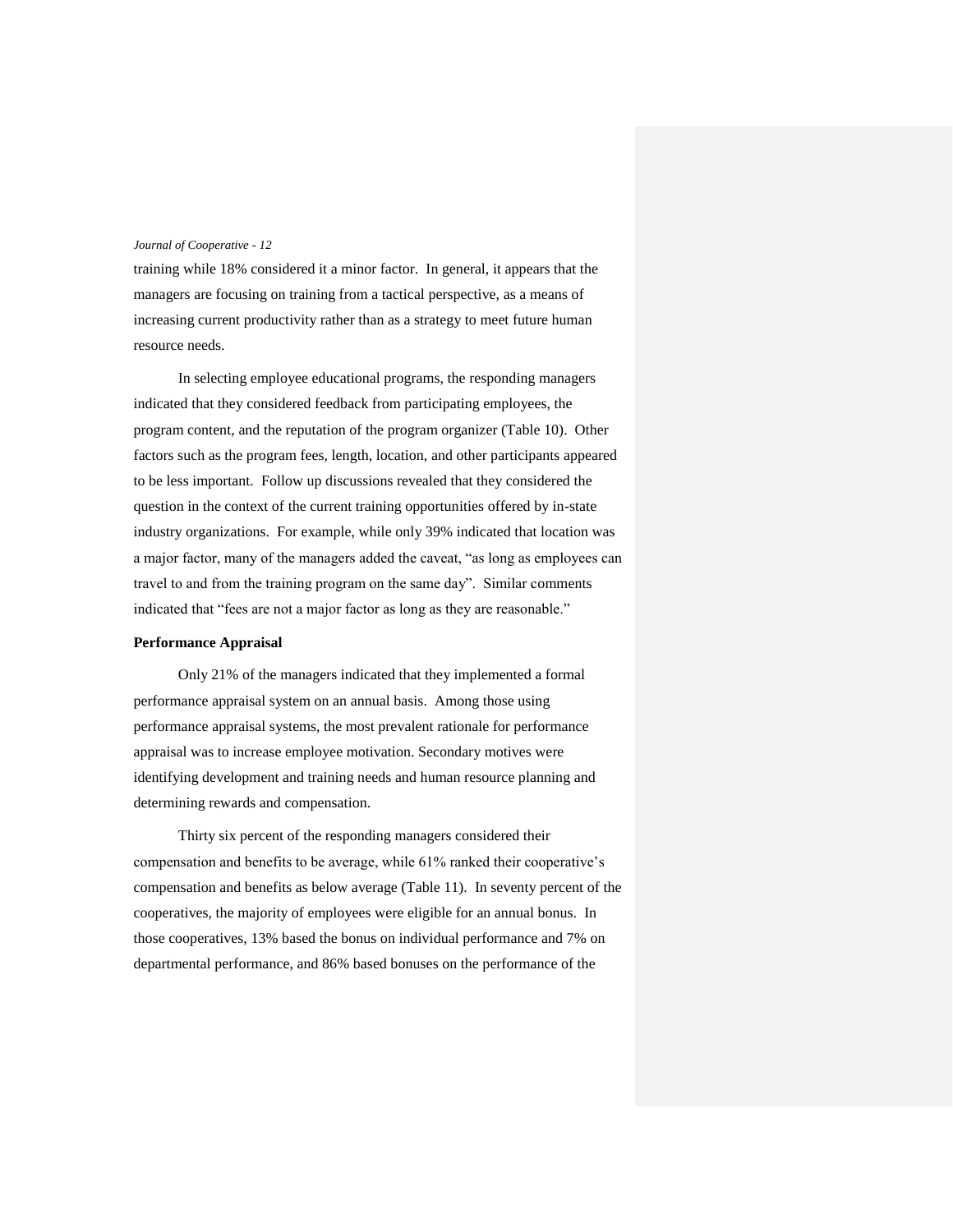cooperative as a whole. The low prevalence of performance-based bonuses was consistent with the previous results showing a low use of performance appraisal systems.

The responding managers reported an impressive employee benefit package with all cooperatives offering paid vacation and employee health insurance, 96% providing life insurance and 89% having a defined benefit retirement program. The most common type of other benefit was the use of a company vehicle. While around 18% of the respondents indicated that they supplied company vehicles. Follow up discussions clarified that vehicles were only provided to certain categories of employees such as agronomy specialists.

#### **Promotions**

The responding managers clearly agreed that individual performance was the key factor in determining promotions (Table 12). Other factors such as knowledge skills and ability, initiative, and teamwork were considered somewhat important. Over 70% of the mangers indicated that seniority was not an important factor in promotions, while 25% ranked it somewhat important. Given the low incidence of formal performance appraisal, it is interesting to note the high importance of performance in determining promotions. In a separate question, not reported in Table 12, 64% percent of the managers reported that during recent years they had filled non-entry level jobs by promoting from within the cooperative.

#### **Attitudes and Issues**

The responding managers indicated that recruitment was their greatest human resource challenge followed by motivation and training (Table 13). The least challenging areas of HRM were retaining experienced employees and discipline and dispute resolution. The responding managers considered the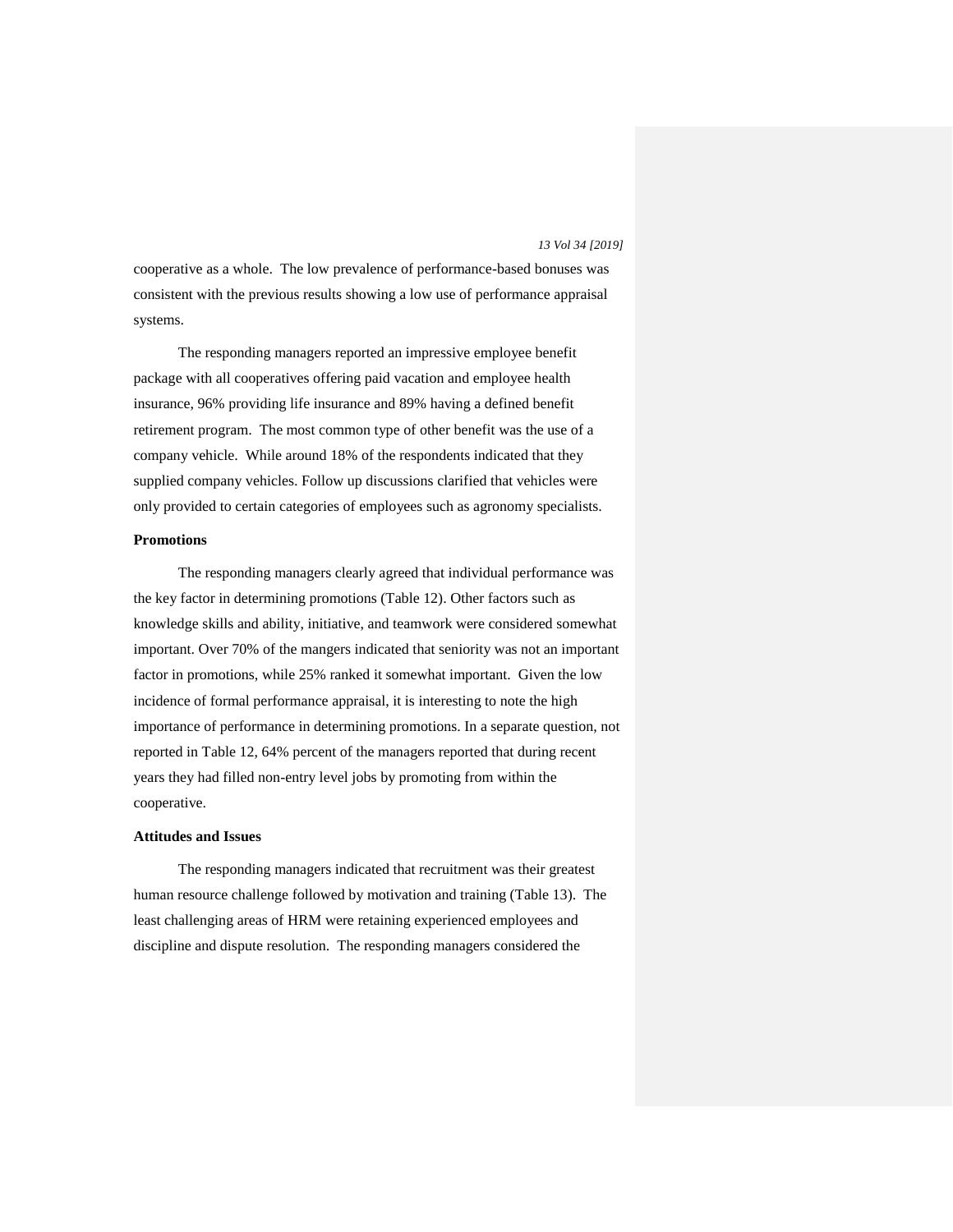retention of entry employees as a greater challenge relative to retaining experienced employees and managers. While the previous survey question indicated that 61% of the mangers considered their compensation and benefits to be below average, only 21% considered compensation and benefits to be an important HRM challenge. Similarly, while the previous question showed only that only 21% of the cooperatives had a formal performance appraisal system, only 7% of the mangers considered performance appraisals to be a significant HRM challenge.

#### **Attitudes on Employee Motivation**

In lieu of the fact that over 50% of the managers rated motivation as an important HRM challenge, it is interesting to note the major factors that the managers identified as increasing employee motivation (Table 14). The managers overwhelmingly considered recognizing employees for superior work performance as the most effective step in increasing motivation. Training and development was the next most important factor followed by adjusting compensation levels. Again, it is interesting to note the fairly high rating of compensation levels in light of the previous result, which indicated that most of the manager ranked their compensation as below average. Also of note is the fact that while 70% of the cooperatives had some type of a bonus system in place, only 39% viewed one-time bonuses as a major factor in increasing motivation. Follow-up discussion revealed perceptions that some employees viewed training as motivational, and some disliked training experiences. Many of the managers who rated promotion as not being a factor in motivation clarified that, because of the cooperative size and stable workforce, opportunities for promotion were limited.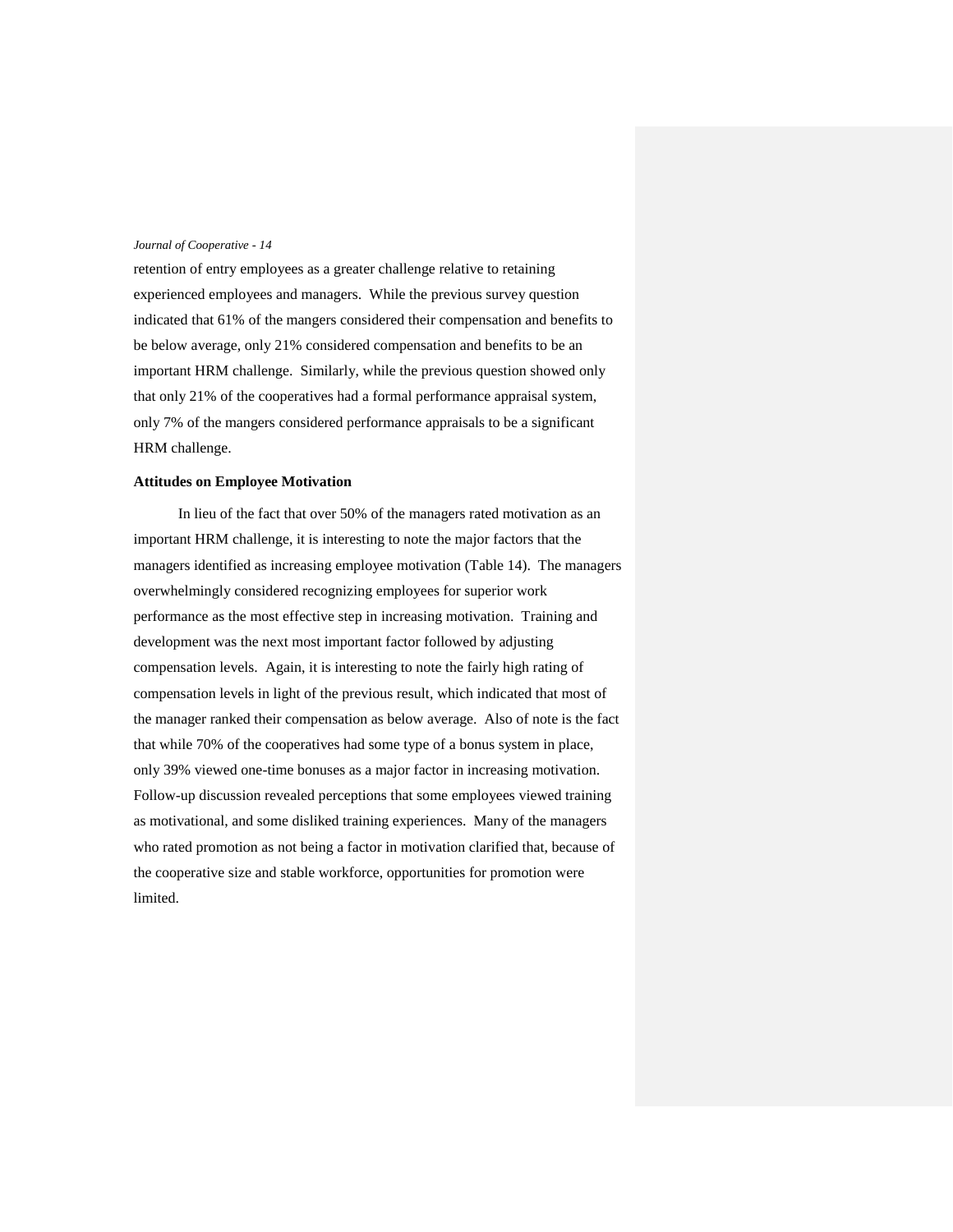#### **Manager Comments**

As is typical with personally administered surveys, some of the most useful information came from the follow up discussion with the managers. Many managers highlighted the importance of HRM in agricultural cooperatives:

*"Find and hire the best people possible because interacting with members is critical. People skills are essential. Every job is a team project."*

*"You have to have the right employees interacting with members. Some employees have operational skills and some have people skills."*

Several managers commented on generational differences and the changing expectations of employees

*"Are we going to change employees to match our cooperative or will we have to changes practices to match employees?"*

*"We have to shape our structure to meet employees. They want work-life balance."*

*"We try to be flexible with time off during non-peak seasons."*

*"My employees tell me they don't want the cooperative to become any more corporate."*

*"We are currently open on Saturday, but that may have to eventually change."*

There were also several comments about seniority and promotion:

*"Seniority matters if they are developing. Some employees have one year of experience twenty times."*

*"Seniority limits the opportunity for promotion since we are not going to demote a long- time employee to create a position."*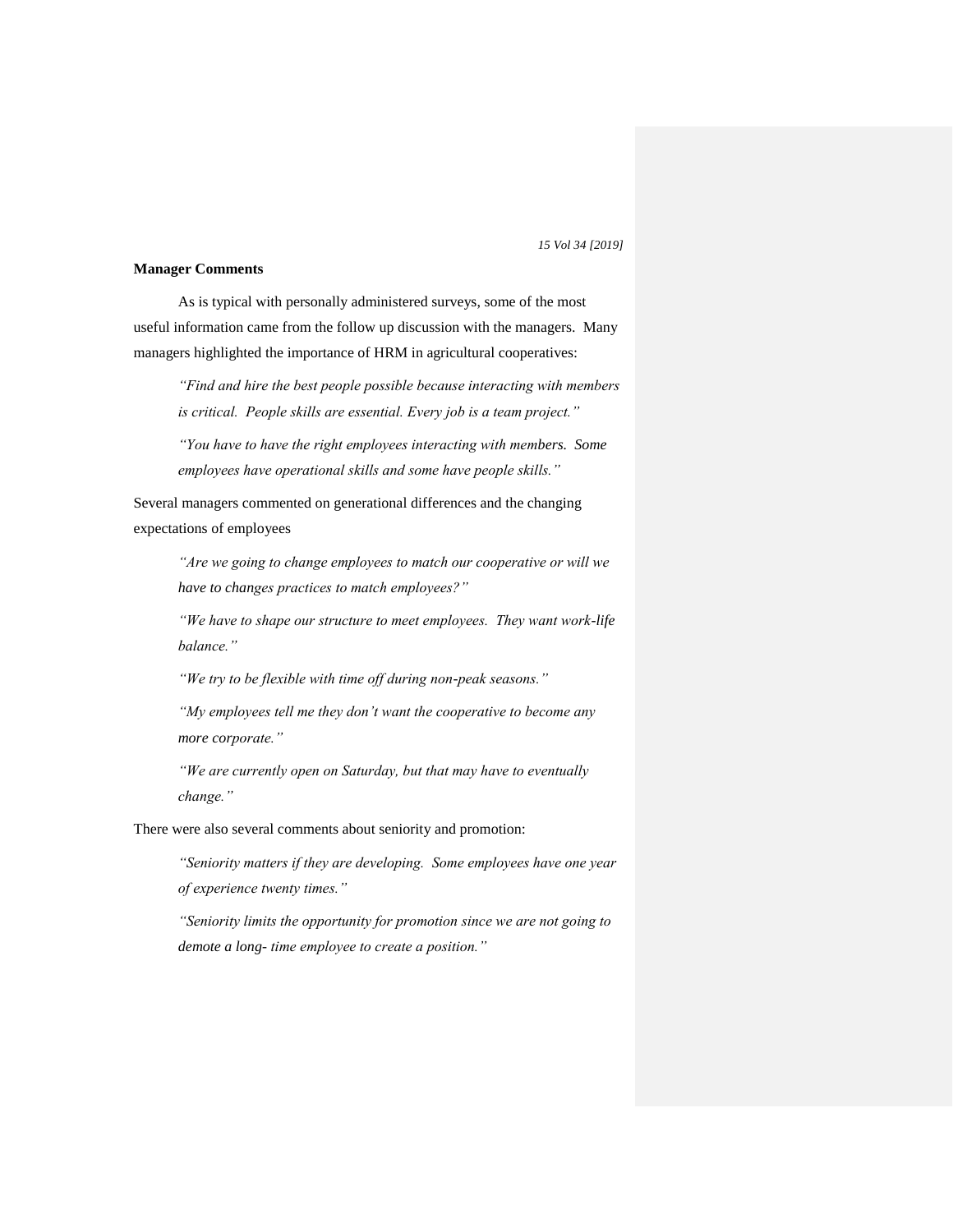*"Seniority is not important because skills at one level are not necessarily the skills needed at another level."*

*"We don't have the bench strength, so it will not be possible to promote from within. No one really has the potential to perform at the next level."*

Recruiting was identified as a major HRM issue and, not surprisingly, many managers had observations concerning recruiting

*"Difficulty in recruiting depends on the strength of the oil field economy"*

*"Our location in a rural community makes it difficult to recruit for technical jobs"*

*"For many of our employees, there is a benefit in working in their home town."*

*"We have a remote location that is difficult to recruit for because the community does not have a school."*

*"The average age of our members is 60-65. That impacts whom you hire. An employee with a lot of tattoos would not go over here."*

Many of the managers also had follow-up comments concerning human resource challenges"

*"People are 95% of a managers job."*

*"The challenge is to make the cooperative run like one location, not three different companies."*

"*The toughest part of managing a cooperative is managing the personality types."*

*"The CEO's job is to get rid of the bad employees."*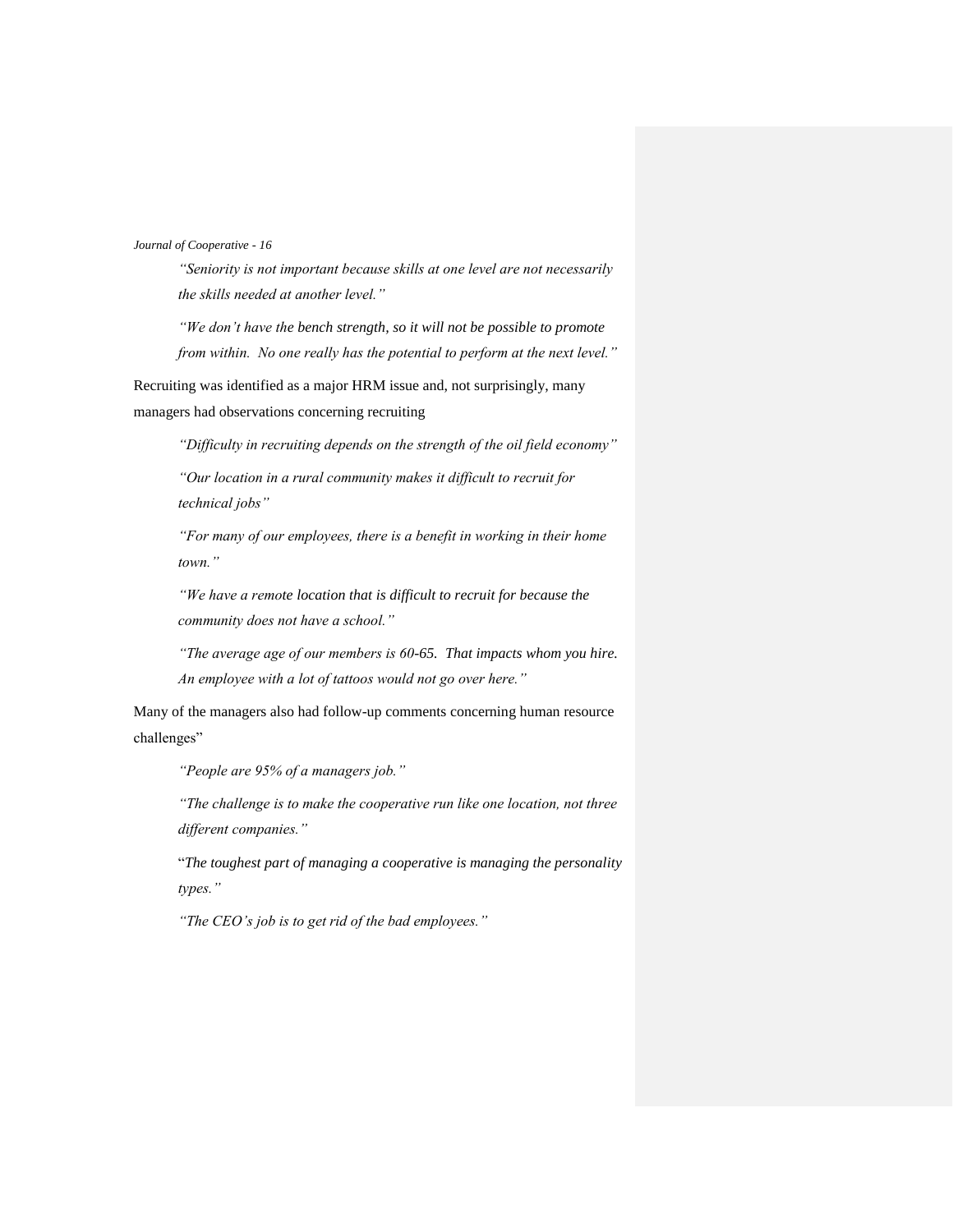#### **Conclusions**

Overall, the survey results indicate that agricultural cooperatives are similar to other small businesses both in terms of their perception of HRM challenges and in the HRM practices employed. Recruitment appears to be a greater challenge for cooperatives, relative to other small businesses. Retention, particularly the retention of experienced personnel, appears to be less of an issue. The managers also rated employee motivation and engagement as a significant HRM challenge. That challenge has not been frequently highlighted in small business HRM research. Possibly, cooperative managers have higher expectations for employee engagement because of employee interactions with member-owners.

In terms of HRM practices, agricultural cooperatives appear to be similar to other small businesses in terms of recruitment, screening, and on-boarding. Compared to other small business, the cooperatives represented in this research appear to be less concerned with adopting performance appraisal systems. However, they make similar use of bonuses and are equally committed to training. A high percentage of the cooperatives have systems in place for mentoring and cross training. Despite the fact that many cooperative CEOs have operational or finance backgrounds, they appear to be well engaged in HRM.

The results do suggest several educational and informational needs. As agricultural cooperatives continue to grow, cooperative managers are likely to need to adopt a broader array of recruiting methods and augment one-on-one employee communication with more formal systems. While the majority of managers appear satisfied with subjectively measuring employee performance, they will likely need to adopt formal appraisal systems as their workforce expands. Finally, while managers appear committed to training employees for currently needed skills, they do not appear to be developing human resources to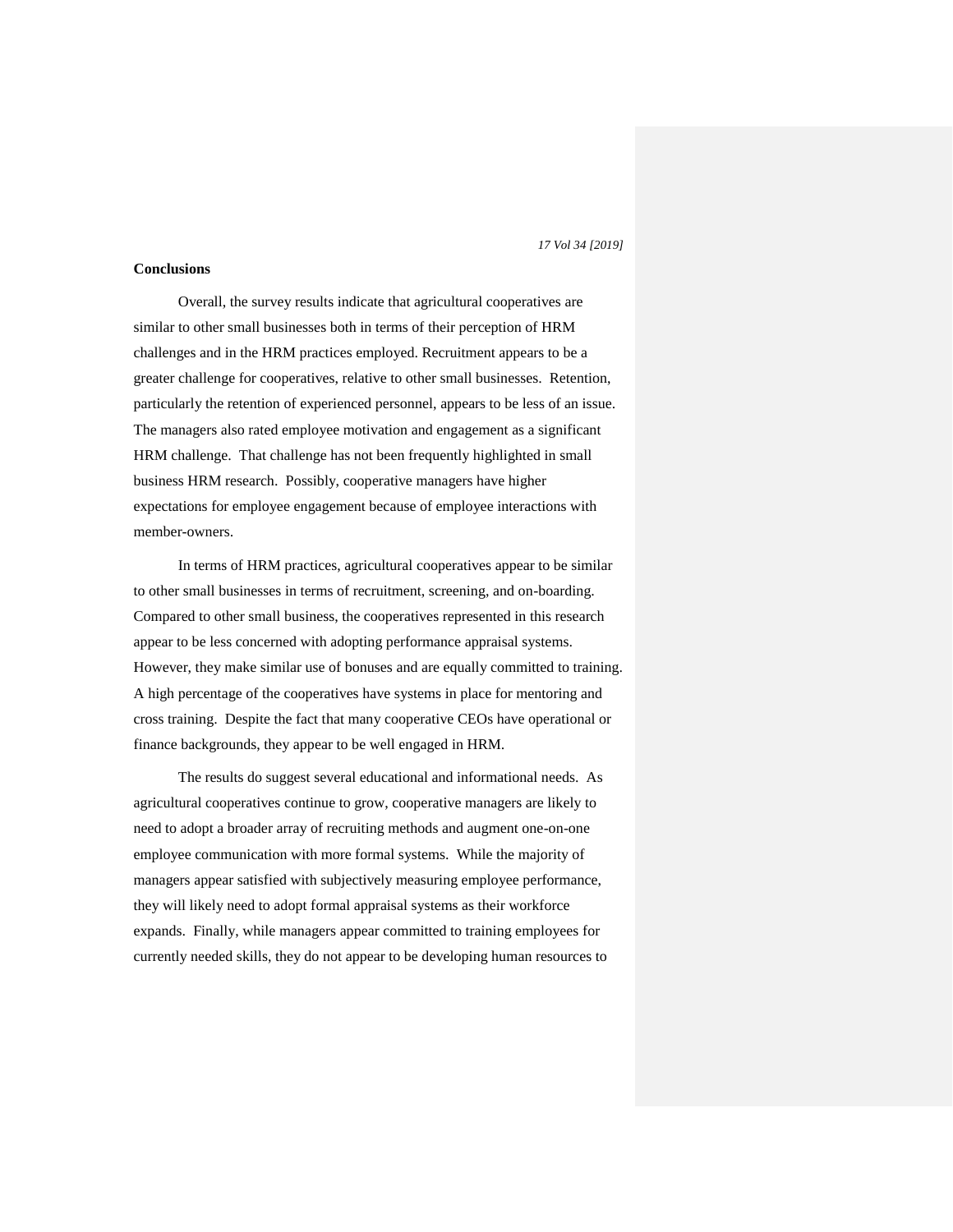| meet the future needs of their cooperatives. This research did not investigate the |                                                                     |
|------------------------------------------------------------------------------------|---------------------------------------------------------------------|
| attitudes or satisfaction of cooperative employees. Employee perspectives on       |                                                                     |
| HRM in cooperative firms would be a fruitful area for further research.            | <b>Commented [JR5]:</b> Useful, helpful, advantageous,, productive? |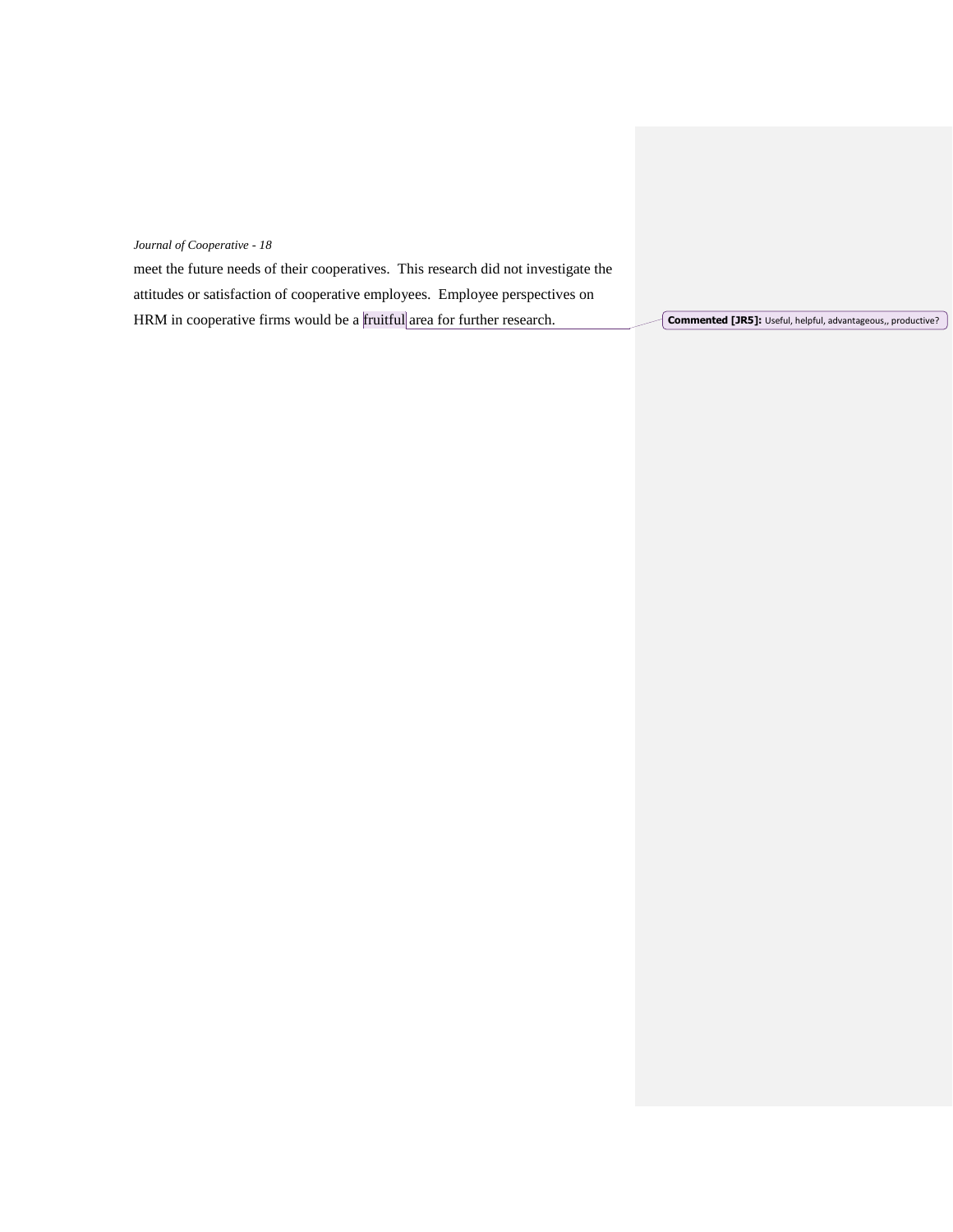# **References**

Ag Careers.com, "Agribusiness HR Review 20-15-17 U.S. Data Release, 10th Edition, 2016.

| Bitsch, V. "Personnel Management Research in Agribusiness, Paper presented at                                                                                                                                                                                                                                              | <b>Commented [RJ6]: Not found in text.</b>             |
|----------------------------------------------------------------------------------------------------------------------------------------------------------------------------------------------------------------------------------------------------------------------------------------------------------------------------|--------------------------------------------------------|
| the 19th Annual World Forum and Symposium of the International Food and<br>Agribusiness Management Association, Budapest, Hungary, June 20-23, 2009.                                                                                                                                                                       |                                                        |
| Boland, M., J. Hogeland, and G. McKee. 2011. "Current Issues in Strategy for<br>Agricultural Cooperatives". Choices. Quarter 3. Available online:<br>http://choicesmagazine.org/choices-magazine/theme-articles/critical-issues-for-<br>agricultural-cooperatives/current-issues-in-strategy-for-agricultural-cooperatives |                                                        |
| Creative Commons "Strategic Human Resource Management" by University of<br>Minnesota is licensed under a Creative Commons Attribution-NonCommercial-<br>ShareAlike 4.0 International License, except where otherwise noted.                                                                                                | <b>Commented [JR7]: Not found in text</b>              |
| Davis, Peter. "Beyond Human Resource Management in Co-Operatives."<br>Emeraldinsight.com, 2004,<br>www.emeraldinsight.com/doi/full/10.1108/13527600610643493.                                                                                                                                                              |                                                        |
| Heneman, Tansky, and Camp (2000) Human Resource Management Practices in<br>Small and Medium Sized Enterprises: Unanswered Questions and Future<br>Research Perspectives, Entrepreneurship Theory and Practice, Fall 2000, 11-21.                                                                                           |                                                        |
| Hornsby, Jeffrey S, and Kuratko, Donald F, "Human resource management in<br>U.S. small businesses: A replication and extension", Journal of Developmental<br>Entrepreneurship; Apr 2003; 8, 1; pp73-92.pg. 73.                                                                                                             | <b>Commented [JR8]:</b> Was listed as 1990 on pgs 4,5. |
| Hoyos, M. de and A. Green, (2011) Recruitment and Retention Issues in Rural<br>Labour Markets", Journal of Rural Studies, Volume 27, Issue 2, pages 171-180,<br>April 2011.                                                                                                                                                |                                                        |
| Hussain, Mansoor, and Mushtaq Ahmad. 2012. "Mostly Discussed Research<br>Areas in Human Resource Management (HRM) - A Literature Review."<br>Https://Www.omicsonline.org, International Journal of Economics and                                                                                                           | <b>Commented [JR9]: Not found in text</b>              |
|                                                                                                                                                                                                                                                                                                                            |                                                        |

Management Sciences.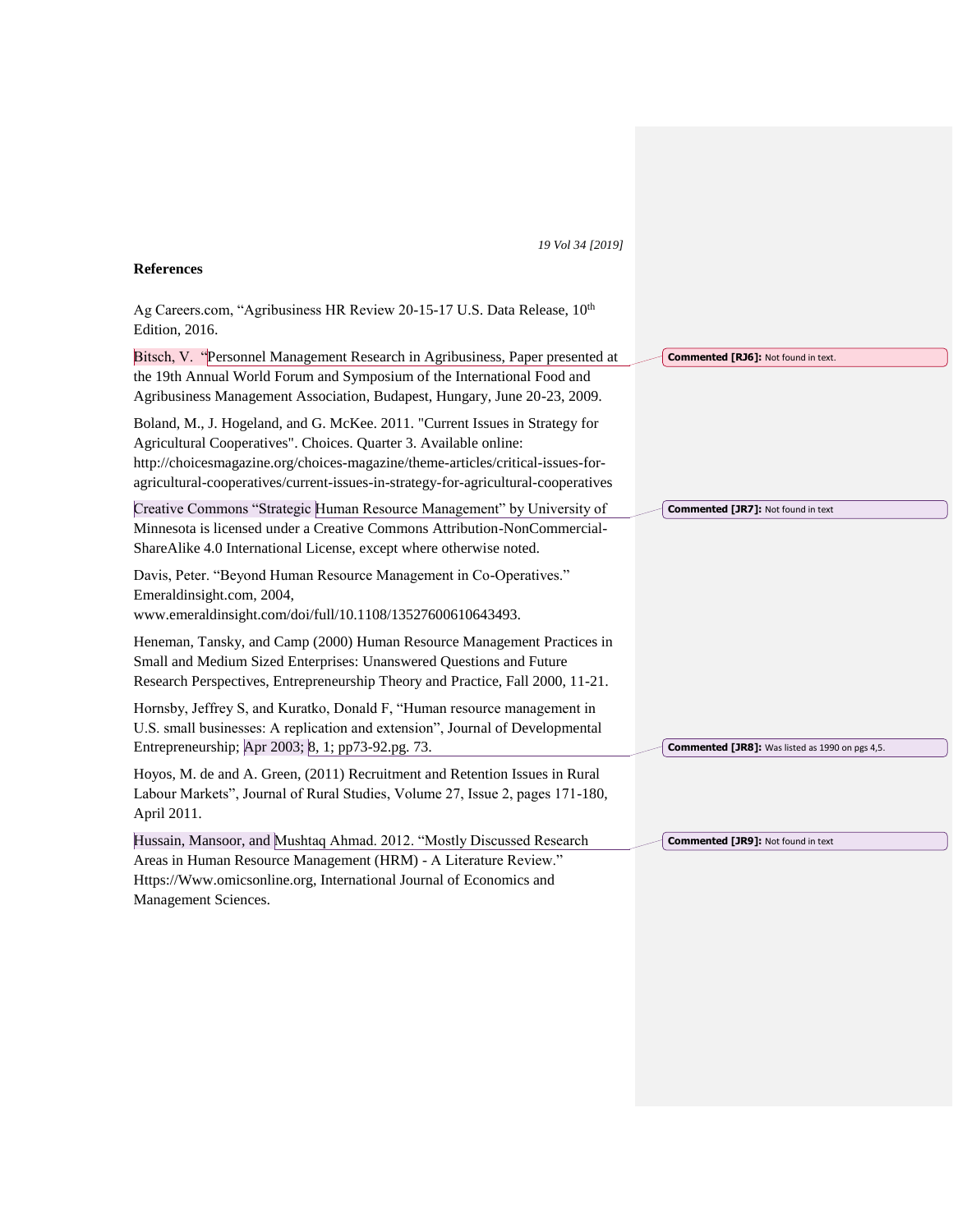Kenkel, P. and J. Park. 2011. "Theme Overview: Critical Issues for Agricultural Cooperatives". Choices. Quarter 3. Available online: http://choicesmagazine.org/choices-magazine/theme-articles/critical-issues-foragricultural-cooperatives/theme-overview-critical-issues-for-agriculturalcooperatives. Kotey B. and P. Slade (2005), Formal Human Resource Management Practices in Small Growing Firms Journal of Small Business Management 2005 4391) pp. 16- 40. Matthew W. Rutherford, Paul F. Buller, and Patrick R. McMullen, "Human Resource Management Problems Over the Life Cycle of Small to Medium Sized Firms" Human Resource Management, Winter 2003, Vol. 42, No. 4, 321–335 Ng, I. and Maki, 0. (1993). "Human Resource Management in the Canadian manufacturing Sector." The International Journal of Human Resource, MC111C1Re111e11/, 4, 897-916. Stup, R.E., J. Hyde, and L. A. Holden J. "Relationships Between Selected Human Resource Management Practices and Dairy Farm Performance" Dairy Sci. 89:1116–1120 2006. University of Minnesota, Libraries, (2015) "Strategic Human Resource Management" in Principles of Management. Edition adapted from a work originally produced in 2010 by a publisher who has requested that it not receive attribution. Licensed under a Creative Commons Attribution-Non-Commercial-**Commented [JR10]:** ?? **Commented [JR11]:** ?? **Commented [JR12]:** Not found in text

ShareAlike 4.0 International License.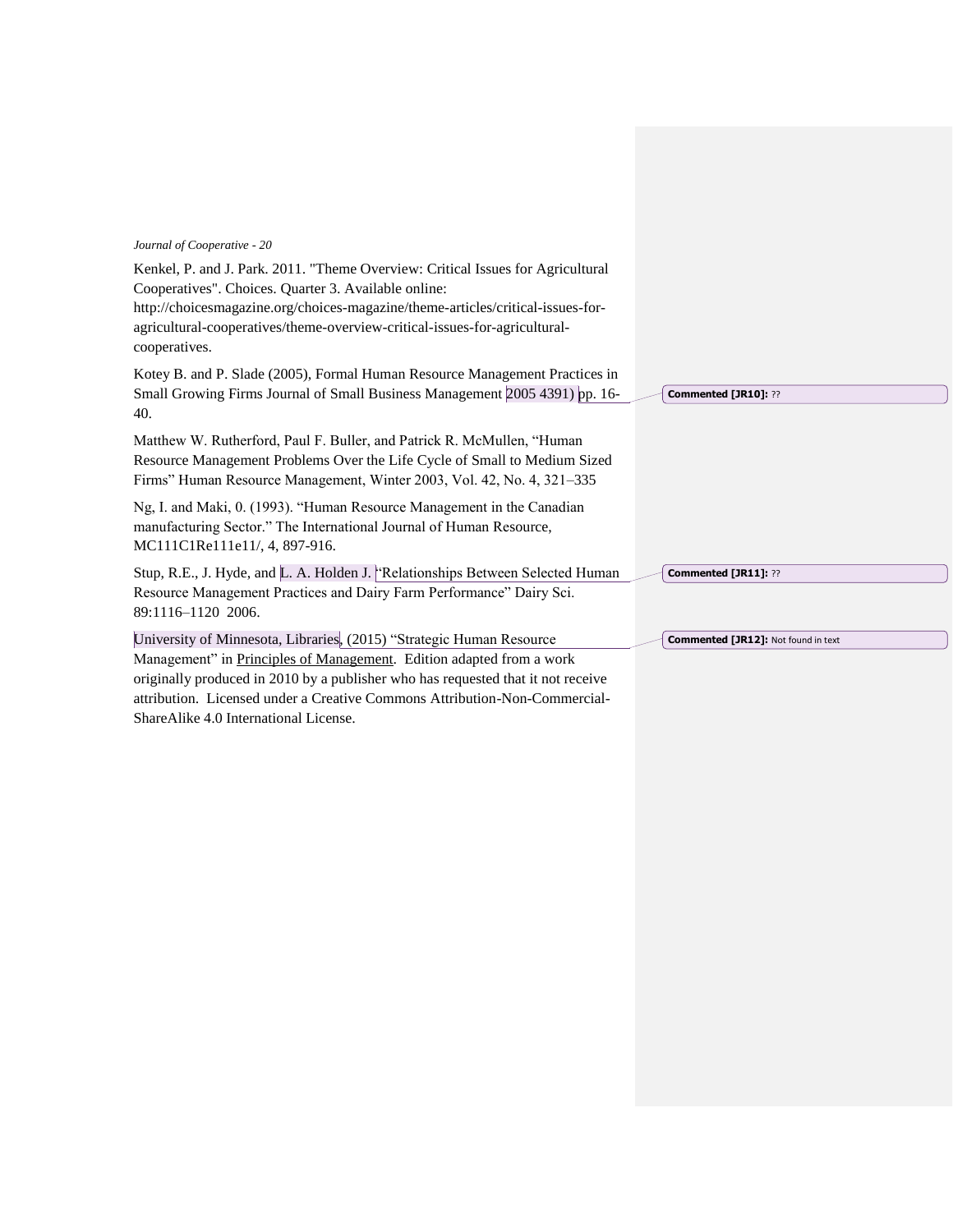# Average Max Min Full Time Employees 24.4 92 4 Part Time Employees 1.8 8 0 Seasonal Employees 9.7 52 0 Employees on Salary 6.2 37 1 Percent of Positions with Job Descriptions .75 1 0 Functional Organizational Structure 17.8% 100% 0% Geographic Department Structure 17.8% 100% 0% Combination Department Structure 60.7% 100% 0%

#### Table 1: Cooperative Organizational Structure

Table 2: Regular Methods of Providing Information to Employees\*

| <b>Regular Staff Meetings</b>                    | 85.7%   |
|--------------------------------------------------|---------|
| <b>Employee Group Texts</b>                      | 60.7%   |
| <b>Employee Group Emails</b>                     | 57.1%   |
| <b>Employee Specific Section</b><br>of Webpage   | 3.6%    |
| Employee Specific<br>Newsletter                  | $0.0\%$ |
| <b>Bulletin Board</b>                            | $0.0\%$ |
| *Respondents checked all categories that applied |         |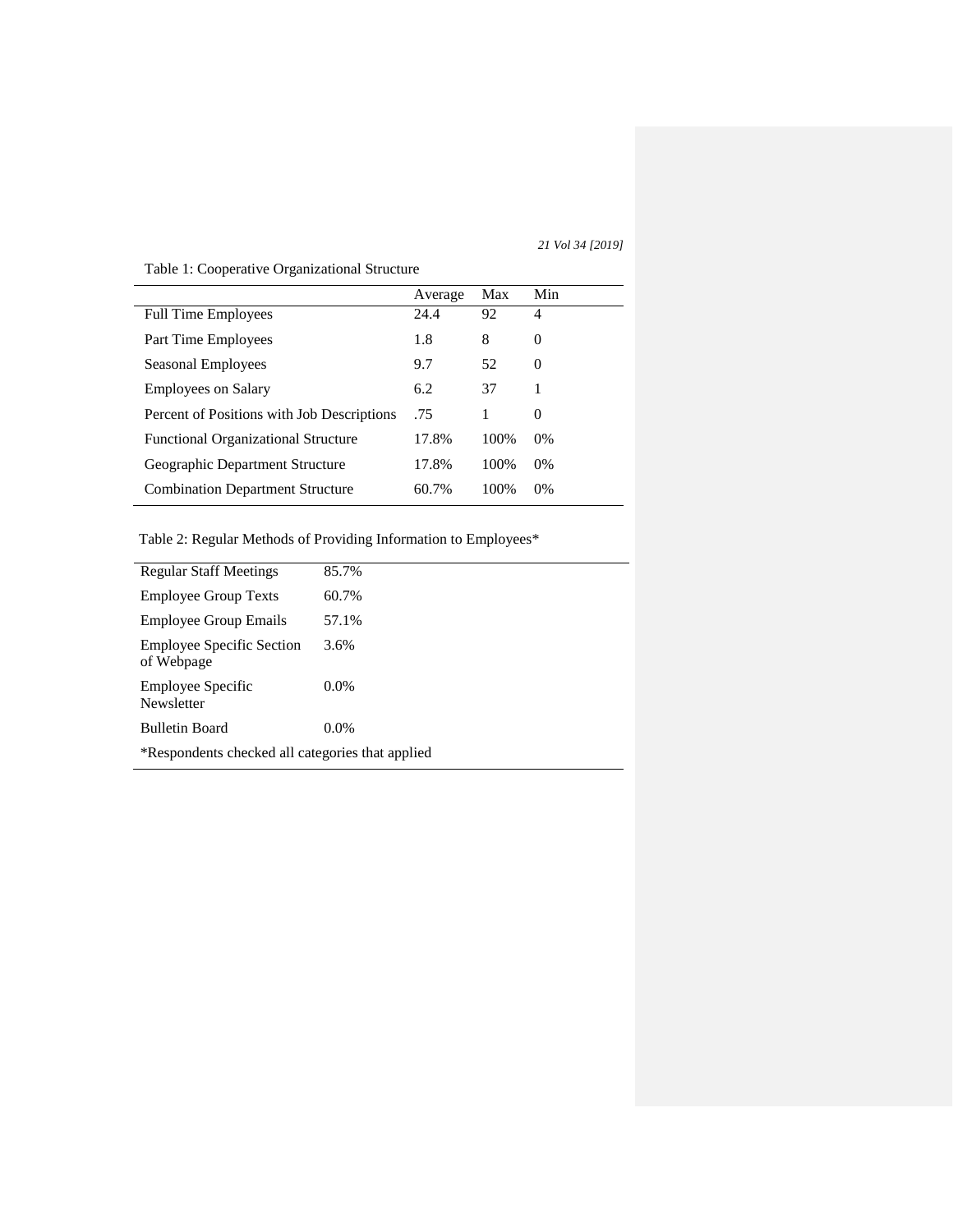Table 3. Methods of Receiving Suggestions from Employees

| <b>Suggestion Method</b>   | Never | Somewhat<br>Frequently | Frequently |
|----------------------------|-------|------------------------|------------|
| During Annual Performance  | 50.0% | 21.4%                  | 28.6%      |
| Review                     |       |                        |            |
| During a Team or           | 42.9% | 7.1%                   | 50.0%      |
| Department Meeting         |       |                        |            |
| During a Special           | 64.3% | 14.3%                  | 21.4%      |
| "Brainstorming" Meeting    |       |                        |            |
| From a Physical or Virtual | 96.4% | $0.0\%$                | 3.6%       |
| Suggestion Box             |       |                        |            |
| During Informal one on one | 3.6%  | 3.6%                   | 96.4%      |
| Discussions with Employees |       |                        |            |

# Table 4: Effectiveness of Alternative Recruiting Methods

| Method                               | Have not | <b>Not</b> | Effective | Very      |
|--------------------------------------|----------|------------|-----------|-----------|
|                                      | Tried    | Effective  |           | Effective |
| Newspaper/Magazine                   | 17.0%    | 50.0%      | 32.1%     | $0.0\%$   |
| Company Website                      | 67.9%    | 21.4%      | 10.7%     | $0.0\%$   |
| Non-company Website                  | 53.6%    | 67.9%      | 32.1%     | $0.0\%$   |
| Social Media                         | 50.0%    | 7.1%       | 42.9%     | $0.0\%$   |
| High School or<br>University         | 42.9%    | 25.0%%     | 32.1%     | $0.0\%$   |
| Referrals from Existing<br>Employees | 0.0%     | 7.1%       | 82.1%     | 10.7%     |
|                                      |          |            |           |           |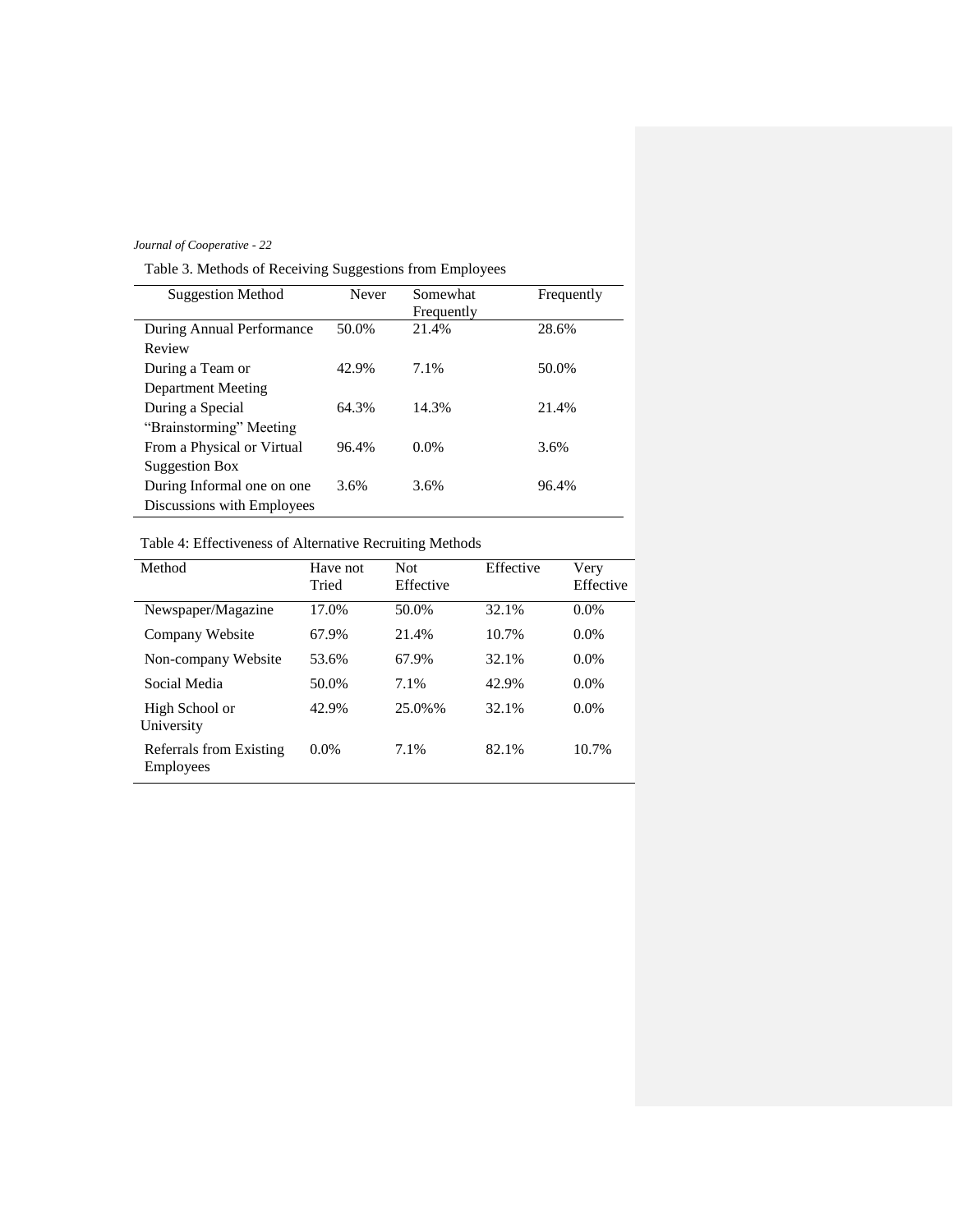# Table 5. Screening and Hiring Practices Application Form 92.3% Resume 84.6% Skill Training/Cortication 65.4% Reference Checks 80.7% Drug and Alcohol Tests 73.1% Background Checks 53.8% Personality Test 15.4% Work Sample Test 0.0% Percent of respondents that indicated the practice was part of their usual screening/hiring practice

# Table 6: Difficulty of Recruiting for Various Positions\*

| Position                                  | Very<br>Difficult | Difficult | Neither<br>Easy nor<br>Difficult | Easily  | Very<br>Easily | No<br>Ranking |
|-------------------------------------------|-------------------|-----------|----------------------------------|---------|----------------|---------------|
| Hourly/Non-<br>Exempt                     | 17.9%             | 21.4%     | 17.9%                            | 35.7%   | 3.6%           | 3.6%          |
| Exempt<br>Technical<br>and<br>Operational | 46.4%             | 17.9%     | 10.7%                            | 7.1%    | 7.1%           | 10.7%         |
| Finance and<br>Accounting                 | 35.7%             | 10.7%     | 0.0%                             | 7.1%    | $0.0\%$        | 46.4%         |
| <b>Sales</b>                              | 17.9%             | 17.9%     | $0.0\%$                          | 7.1%    | 3.6%           | 53.6%         |
| Mid-Level<br>Management/<br>Supervisory   | 3.6%              | 17.9%     | 7.1%                             | $0.0\%$ | $0.0\%$        | 71.4%         |

\*Some respondents had not recruited for a particular position and did not provide a ranking.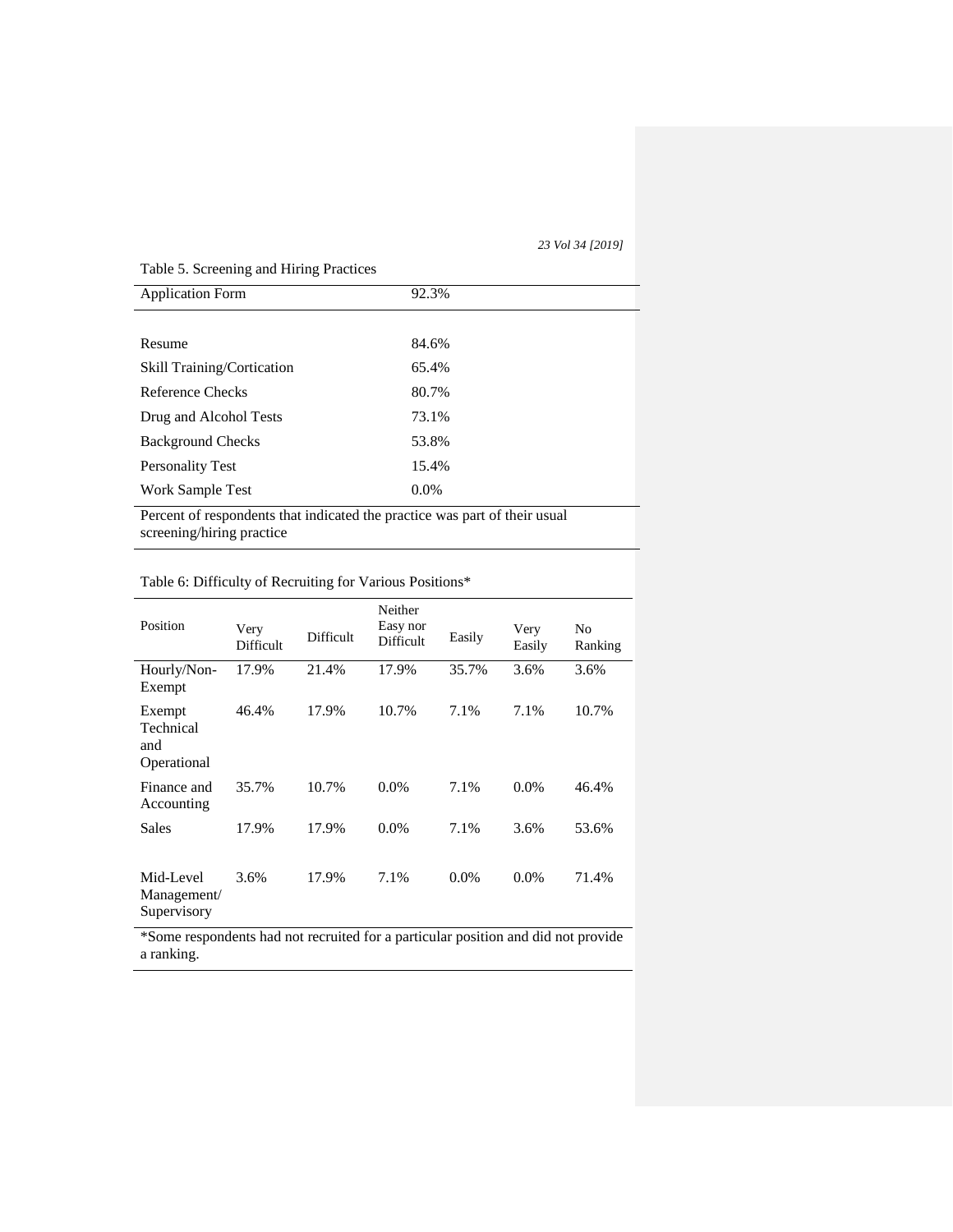Table 7: On-Boarding and Orientation Program for New Employees

| Practice                                                                      | Percent of Mangers Using Practice |
|-------------------------------------------------------------------------------|-----------------------------------|
| Review of Personnel Manual                                                    | 96.4%                             |
| Overview of Organizational Chart<br>and Chain of Command                      | 82.1%                             |
| Overview of Cooperative Mission<br>and Strategy                               | 46.4%                             |
| Assignment of a Mentor                                                        | 64.3%                             |
| Describe Performance Appraisal<br>Process                                     | 39.3%                             |
| Describe How Feedback Will Be<br>Provided and Information can be<br>Requested | 39.3%                             |
| Overview of the History of the<br>Cooperative                                 | 39.3%                             |
| <b>Overview of Cooperative Principles</b>                                     | 39.3%                             |
| Overview of Member Benefits<br>Including Patronage and Revolving<br>Equity    | 39.3%                             |

# Table 8: Training and Development Practices Typically Used by Cooperative

| On-the-Job Training                          | 96.4% |
|----------------------------------------------|-------|
| Mentoring                                    | 89.3% |
| <b>Job Rotation or Cross Training</b>        | 92.9% |
| Formal Training Sessions On-Site             | 89.3% |
| <b>Offsite Training/Educational Programs</b> | 89.3% |
|                                              |       |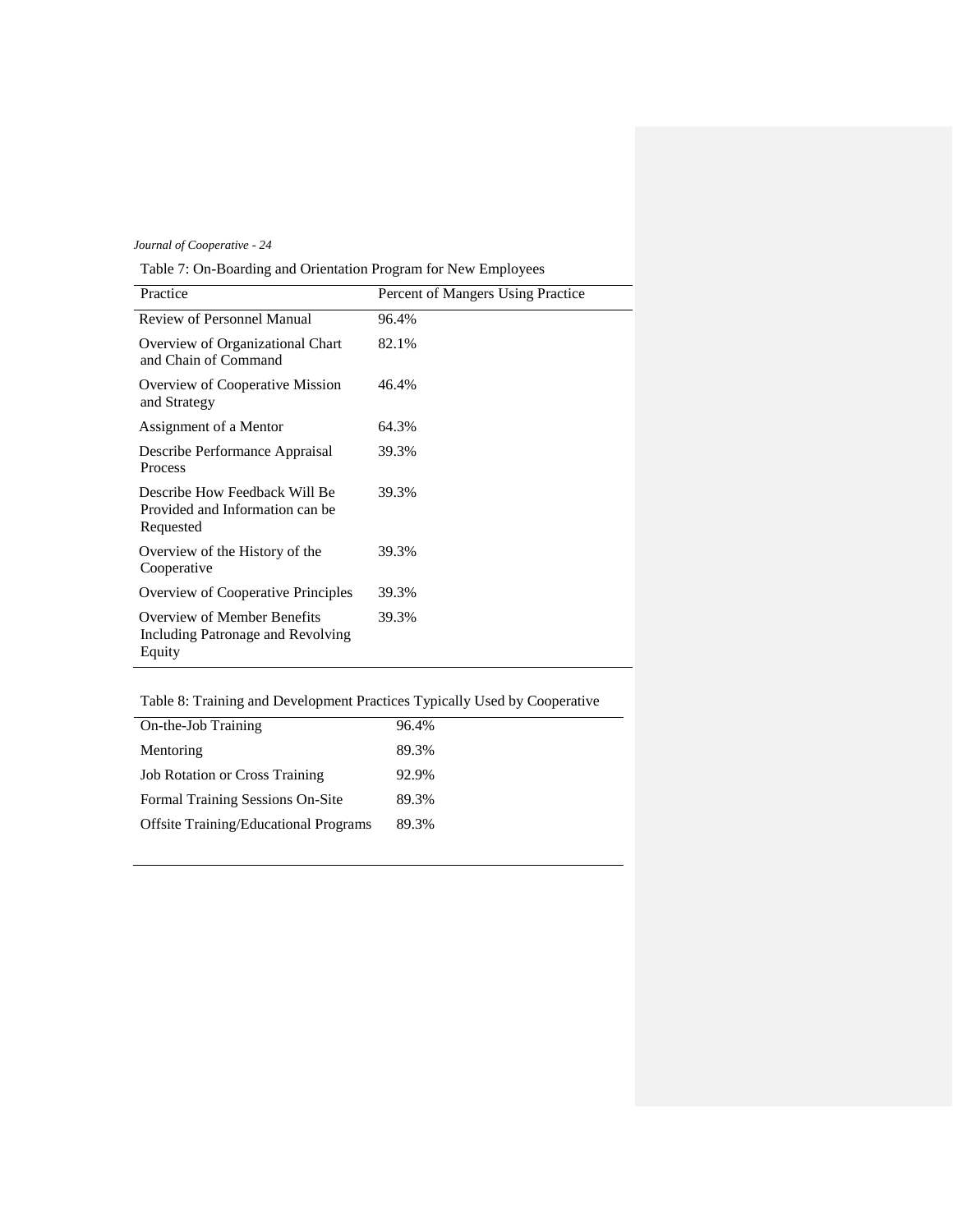Table 9: Topic of Educational Programs During the Previous Year

| <b>Training Topic</b>                     | <b>Percent Implementing Training</b> |
|-------------------------------------------|--------------------------------------|
| Safety                                    | 100%                                 |
| <b>Technical Skills/Product Knowledge</b> | 89.3%                                |
| New Equipment/New Products                | 82.1%                                |
| Time Management/Goal Setting              | 50.0%                                |
| Team Building/Supervisory Skills          | 32.1%                                |
| <b>Customer Service</b>                   | 50.0%                                |
| Accounting, Finance or Budgeting          | 78.6%                                |
| <b>Project Management</b>                 | $0.0\%$                              |

# Table 9: Reason for Having and Employee Participate in Training

| Rationale                                                         | Not a Factor | Minor<br>Factor | Major<br>Factor |
|-------------------------------------------------------------------|--------------|-----------------|-----------------|
| Increase Job Specific Skills                                      | $0.0\%$      | $0.0\%$         | 100%            |
| Broaden the Employee's Set of Skills                              | 10.7%        | 32.1%           | 57.1%           |
| Prepare the Individual for Another<br>Position in the Cooperative | 53.6%        | 17.9%           | 28.6%           |
| Opportunity to Interact with Peers in<br>Other Firms              | 42.9%        | 14.3%           | 42.9%           |
| Reward the Employee                                               | 28.6%%       | 14.3%           | 57.1%           |
| <b>Regulatory Compliance or</b><br>Certification                  | 14.3%        | 17.9%           | 67.9%           |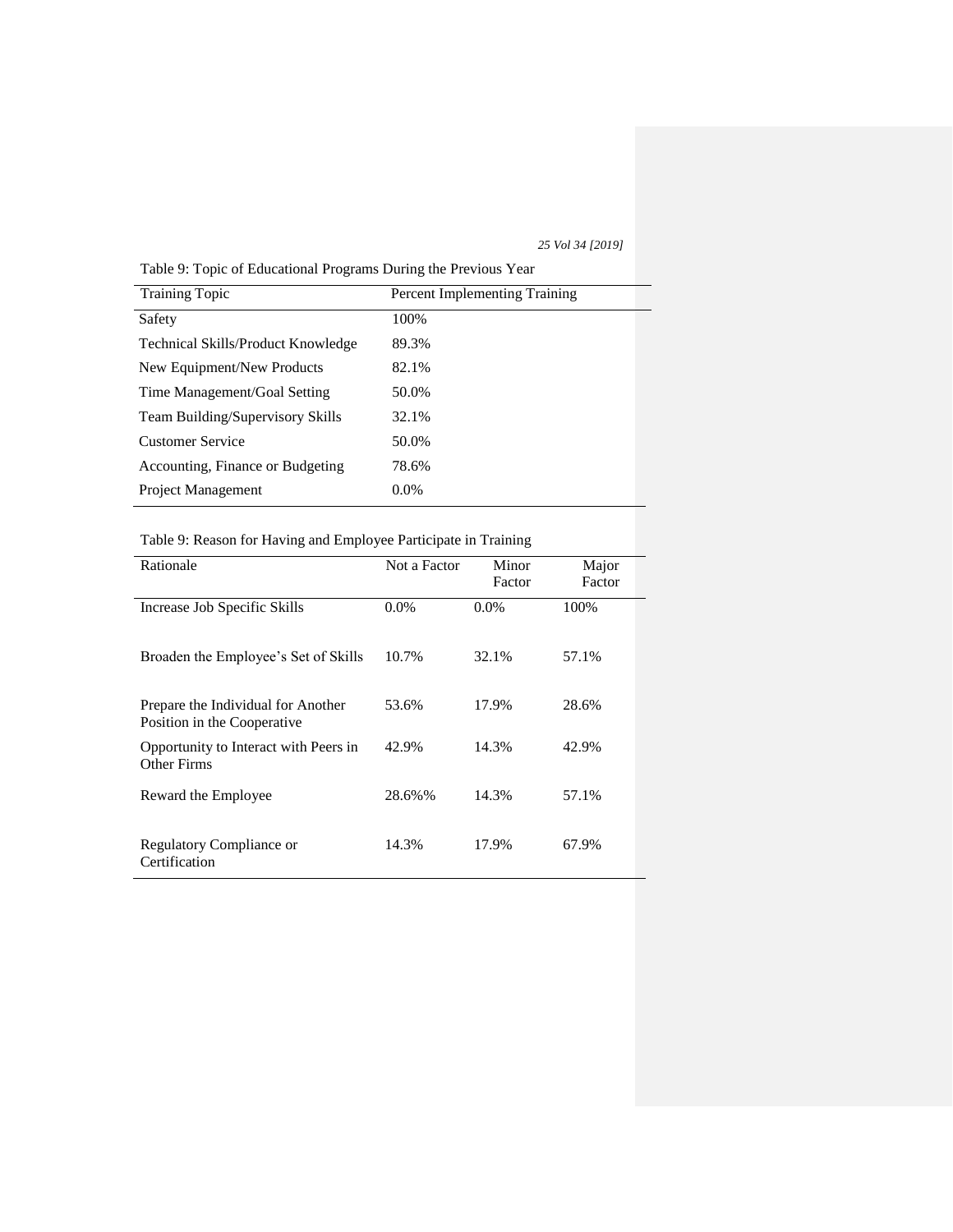| Table 10: Factors Considered in Selecting Educational Programs for Employees |  |  |
|------------------------------------------------------------------------------|--|--|
|------------------------------------------------------------------------------|--|--|

|                                   | Not a Factor | Minor<br>Factor | Major Factor |
|-----------------------------------|--------------|-----------------|--------------|
| Program Content                   | 7.1%         | 10.7%           | 82.1%        |
| Program Length                    | 14.3%        | 39.3%           | 46.4%        |
| Program Fees                      | 42.9%        | 39.3%           | 17.9%        |
| Program Location                  | 25.0%        | 35.7%           | 39.3%        |
| <b>Other Participants</b>         | 42.9%        | 42.9%           | 14.3%        |
| Reputation of Program Organizer   | $0.0\%$      | 28.6%           | 71.4%        |
| <b>Feedback from Participants</b> | 7.1%         | 3.6%            | 89.3%        |

# Table 11. Benefits Offered to Salaried Employees

| <b>Annual Paid Vacation</b>                                                   | 100.0% |
|-------------------------------------------------------------------------------|--------|
| <b>Health Insurance for Employee</b>                                          | 100.0% |
| Health Insurance for Spouse and<br>Family                                     | 63.0%  |
| Life Insurance                                                                | 96.4%  |
| Defined Benefit Pension                                                       | 89.3%  |
| Defined Contribution Pension                                                  | 50.0%  |
| Other: Wellness Program, Tuition<br>Reimbursement, Flexible Hours,<br>Vehicle | 17.9%  |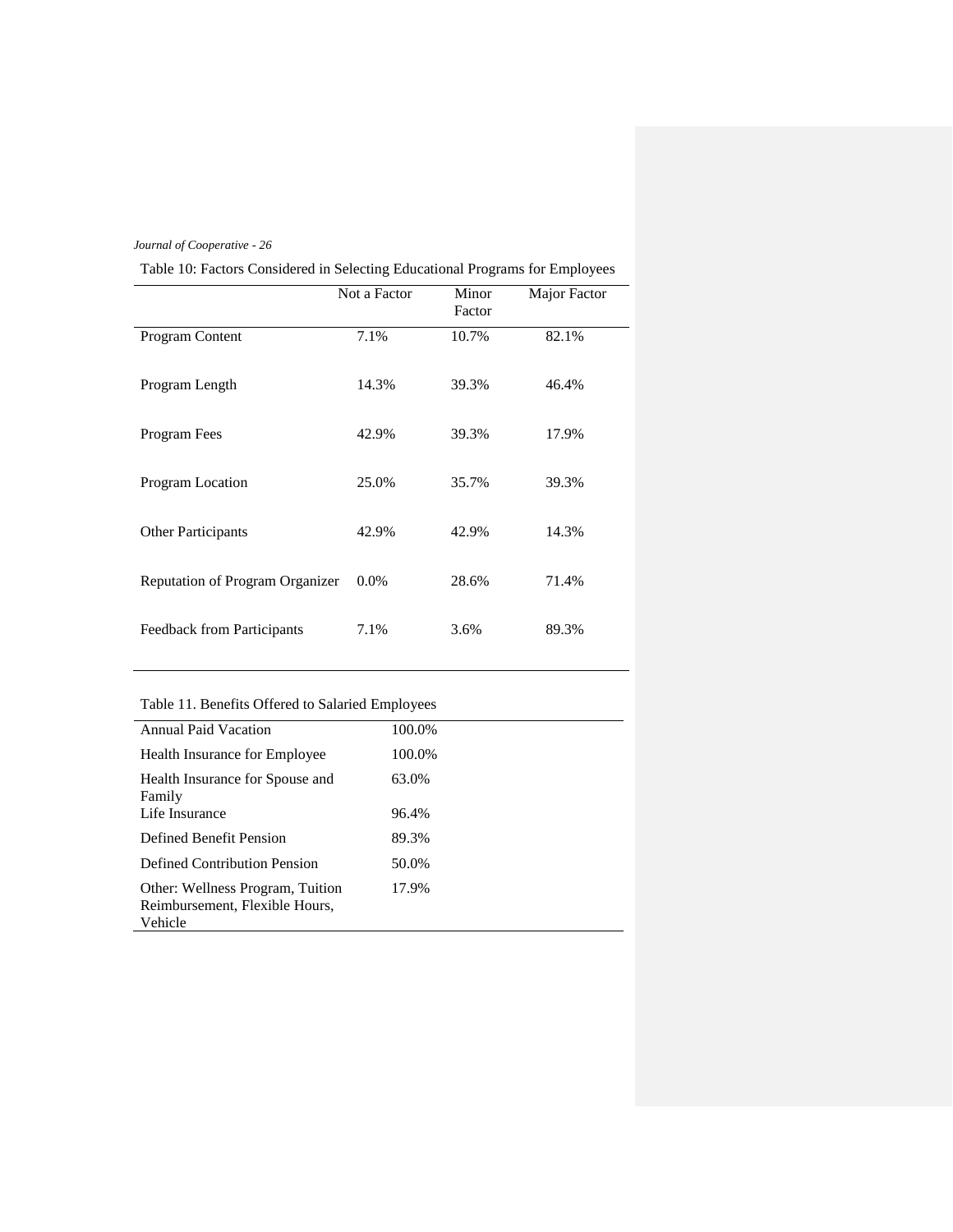| Table 12. Factors in Determining Promotions          |               |           |          |  |
|------------------------------------------------------|---------------|-----------|----------|--|
| Factor                                               | Not Important | Somewhat  | nportant |  |
|                                                      |               | Important |          |  |
| Performance                                          | 10.7%         | 7.1%      | 82.1%    |  |
| Seniority                                            | 71.4%         | 25.0%     | 3.6%     |  |
| Knowledge, Skills,<br>and Ability                    | 10.7%         | 85.7%     | 7.1%     |  |
| Initiative                                           | 7.1%          | 89.3%     | 7.1%     |  |
| Teamwork and<br>Respect of other<br><b>Employees</b> | 10.7%         | 85.7%     | 7.1%     |  |

# Table 12. Factors in Determining P

| Table 13. Rating of Human Resource Challenge                  |               |                       |           |  |  |  |
|---------------------------------------------------------------|---------------|-----------------------|-----------|--|--|--|
| Challenge                                                     | Not Important | Somewhat<br>Important | Important |  |  |  |
| Recruitment                                                   | 7.1%          | 17.9%                 | 75.0%     |  |  |  |
| Compensation and Benefits                                     | 32.1%         | 46.4%                 | 21.4%     |  |  |  |
| <b>Retaining Entry Level Staff</b>                            | 42.9%         | 28.6%                 | 21.4%     |  |  |  |
| Retaining Experienced<br>and/or Management Level<br>Employees | 75.0%         | 17.9%                 | 7.1%      |  |  |  |
| Performance Appraisal                                         | 48.4%         | 17.9%                 | 7.1%      |  |  |  |
| Discipline/Dispute<br>Resolution                              | 57.1%         | 39.3%                 | 3.6%      |  |  |  |
| Training/Development                                          | 35.7%         | 21.4%                 | 42.9%     |  |  |  |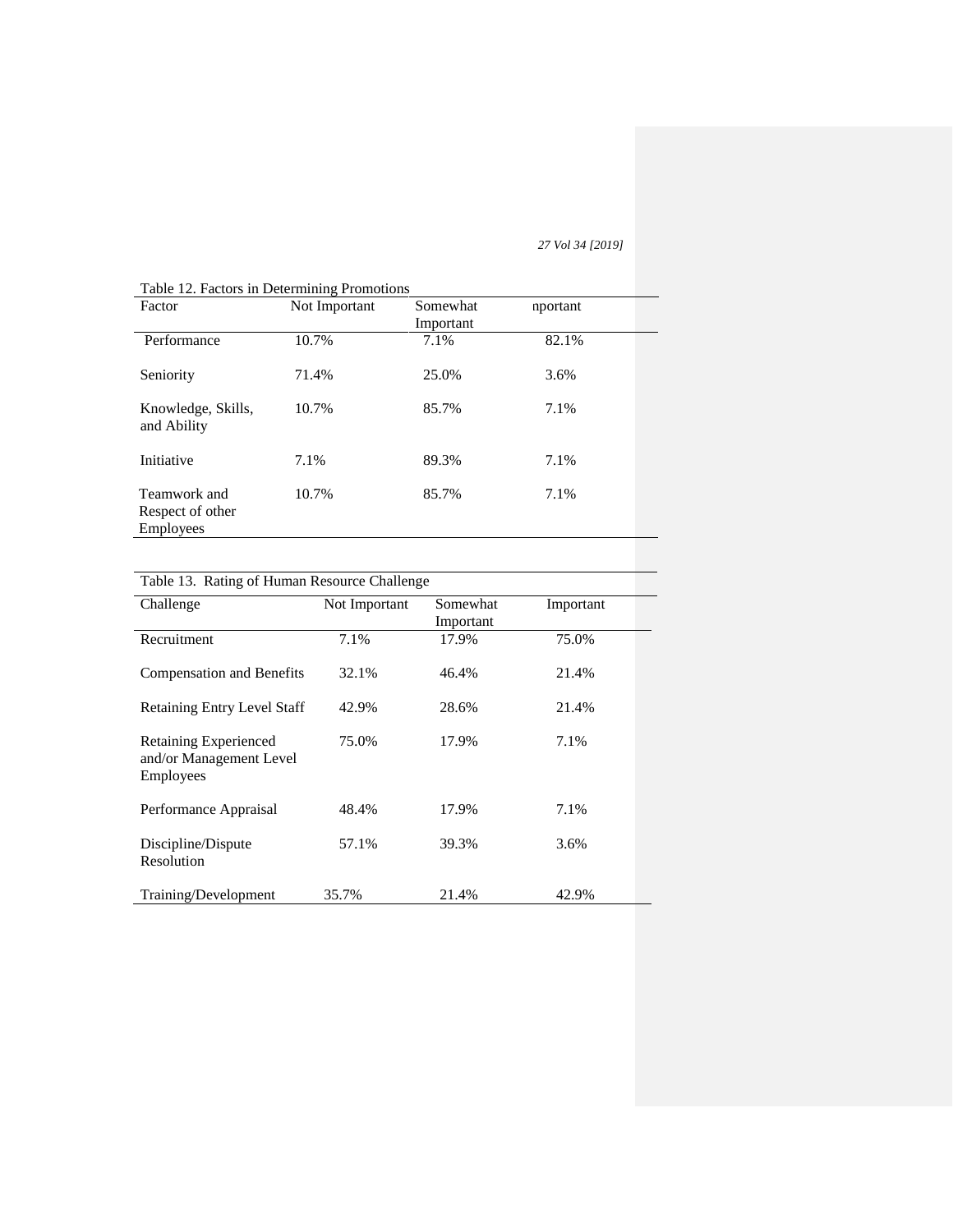Table 14. Effectiveness of Methods to Increase Employee Motivation

| Method                                  |       | Not a Factor Minor Factor | Major Factor |
|-----------------------------------------|-------|---------------------------|--------------|
| Recognition of a Job Well Done          | 3.6%  | 7.1%                      | 85.7%        |
| Periodic One Time Bonuses               | 46.4% | 14.3%                     | 39.3%        |
| <b>Compensation Level</b><br>Adjustment | 25.0% | 25.0%                     | 50.0%        |
| <b>Job Rotation/Job Enrichment</b>      | 53.6% | 21.4%                     | 25%          |
| Training and Development                | 28.6% | 17.9%                     | 53.6%        |
| Promotion                               | 53.6% | 17.9%                     | 28.6%        |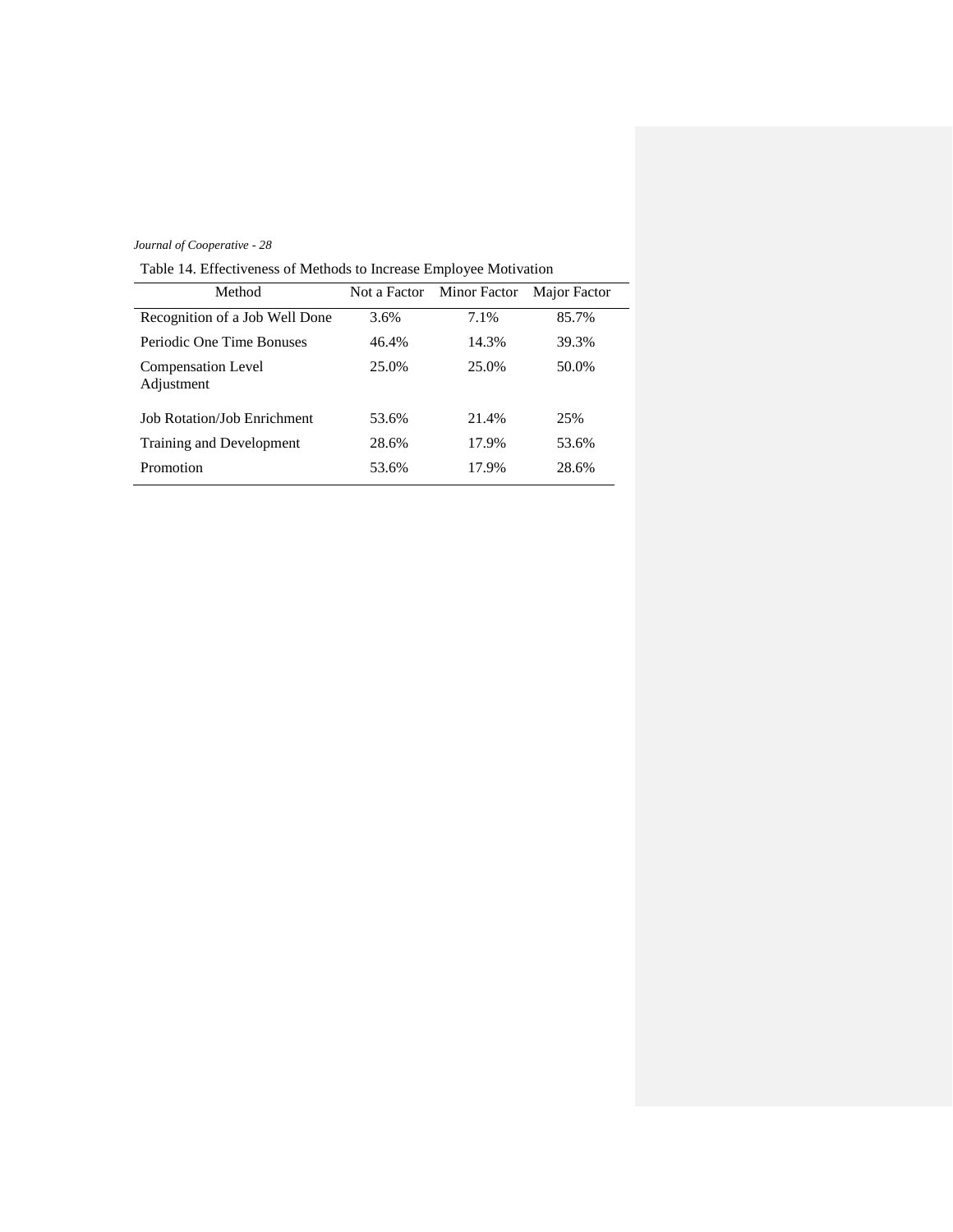#### **References**

Ag Careers.com, "Agribusiness HR Review 20-15-17 U.S. Data Release, 10<sup>th</sup> Edition, 2016.

Bitsch, V. "Personnel Management Research in Agribusiness, Paper presented at the 19th Annual World Forum and Symposium of the International Food and Agribusiness Management Association, Budapest, Hungary, June 20-23, 2009.

Boland, M., J. Hogeland, and G. McKee. 2011. "Current Issues in Strategy for Agricultural Cooperatives". Choices. Quarter 3. Available online: http://choicesmagazine.org/choices-magazine/theme-articles/critical-issues-foragricultural-cooperatives/current-issues-in-strategy-for-agricultural-cooperatives

Creative Commons "Strategic Human Resource Management" by University of Minnesota is licensed under a Creative Commons Attribution-NonCommercial-ShareAlike 4.0 International License, except where otherwise noted.

Davis, Peter. "Beyond Human Resource Management in Co-Operatives." Emeraldinsight.com , 2004,

www.emeraldinsight.com/doi/full/10.1108/13527600610643493.

Heneman, Tansky and Camp (2000) Human Resource Management Practices in Small and Medium Sized Enterprises: Unanswered Questions and Future Research Perspectives, Entrepreneurship Theory and Practice, Fall 2000, 11-21.

Hornsby, Jeffrey S;Kuratko, Donald F, "Human resource management in U.S. small businesses: A replication and extension", Journal of Developmental Entrepreneurship; Apr 2003; 8, 1; pp73-92.pg. 73

Hoyos, M. de and A. Green, (2011) Recruitment and Retention Issues in Rural Labour Markets", Journal of Rural Studies, Volume 27, Issue 2, pages 171-180, April 2011.

Hussain, Mansoor, and Mushtaq Ahmad. 2012. "Mostly Discussed Research Areas in Human Resource Management (HRM) - A Literature Review." Https://Www.omicsonline.org, International Journal of Economics and Management Sciences.

Kenkel, P., and J. Park. 2011. "Theme Overview: Critical Issues for Agricultural Cooperatives". Choices. Quarter 3. Available online: